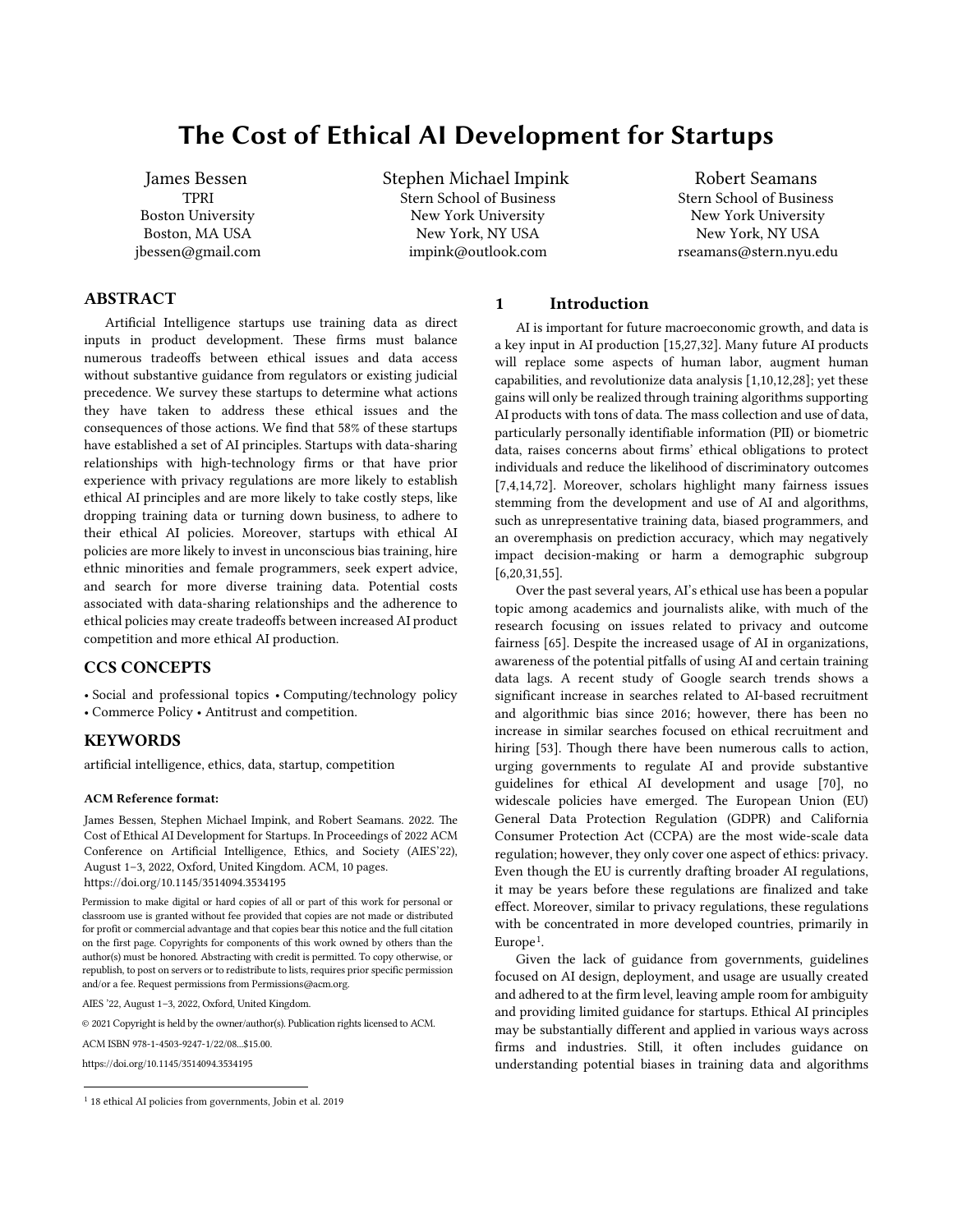and how they manifest in algorithms and impact the fairness of their AI product's recommended outcomes. These policies signify the importance of ethics to these firms' managers, investors, and stakeholders. Creating more ethical AI products, adopting these policies, and ultimately following these policies have tangible costs. For instance, firms may hire additional minority programmers to code their algorithms, yet the search for and scarcity of minority engineering talent may be expensive. Furthermore, searching for more representative training data or dropping training data deemed to be less fair or possibly lead to biased outcomes may be an insurmountable hurdle for a newly founded startup with limited funding.

For example, these policies may require that data containing PII or information on legally protected statuses like ethnicity, gender, or age, are not used in AI production, limiting access to needed training data resources. Limited training data may reduce algorithmic effectiveness at predicting outcomes. Moreover, the policies may guide managers to build AI products that prioritize prosocial outcomes. For instance, it is not simply that the firm wants to build an algorithm that is the best at predicting an outcome in aggregate; they want an algorithm that best predicts an outcome for all races and genders individually. Furthermore, some startups may even turn down deals that conflict with their ethical guidelines, such as refusing to work with the military or police forces, directly reducing their revenues. Larger hightechnology firms have crafted ethical AI policies that align with their business models, reduce liabilities, and limit the chances of a public relations fiasco. There are many examples of these larger firms turning down business that conflicts with their ethical principles<sup>[2](#page-1-0)</sup>. Still, it may be that turning down revenue from potentially unethical customers makes other customers more willing to collaborate with them. However, AI startups may only have a handful of customers. Turning down business from a single firm may threaten their survival

If AI startups lack adequate training data, they may partner with a technology firm to access better or more representative training data. Many high-technology firms have established norms around AI development and share their guidance on potential negative externalities from AI usage [\[36,](#page-9-13)[64\]](#page-10-4). As a result, private firms in the US, UK, and EU published a quarter of the available AI guideline documents [\[40\]](#page-10-5)<sup>[3](#page-1-1)</sup>. Intel<sup>[4](#page-1-2)</sup>, IBM<sup>[5](#page-1-3)</sup>, Microsoft<sup>6</sup>, SAP<sup>[7](#page-1-4)</sup>, Sony<sup>[8](#page-1-1)</sup>, and Google<sup>[9](#page-1-5)</sup> have shared ethical guidelines that provide insight into algorithmic transparency, bias, and fairness, describing many implications for justice, equity, and privacy. These partnerships may make ethical AI production concerns more salient, and in some cases, these startups may be held

accountable to the high technologies firm's AI development norms.

Larger technology firms, especially the largest three technology firms (e.g., Amazon, Google, and Microsoft) that are also cloud services providers (CSPs), share many data-related resources with startups on their cloud platforms. They may be more comfortable partnering with AI startups that take ethics seriously. However, these technology firms invest heavily in AI product development and often compete downstream in the AI product market. The information and feedback startups share through the data-sharing partnership may reduce downstream competition [\[23,](#page-9-14)[46\]](#page-10-6), potentially making these data-sharing relationships very costly. For instance, startups may exchange non-pecuniary resources, like product information, industry insight, or feedback on the larger firm's development platform, products, and training data, in exchange for data through this relationship [\[56\]](#page-10-7).

Data as inputs in AI production leads to two interesting points of tension in the AI development industry. First, using personal data to train AI directly or indirectly (i.e., through an omitted covariate) may negatively affect consumer welfare by leading to biased outcomes or revealing consumer willingness to pay. Datasharing partnerships with technology firms may incentivize startups to follow their ethical norms and enable startups to avoid using less appropriate training data. However, this relationship may allow technology firms to collect and aggregate valuable information and feedback about the AI industry from many startups, reducing downstream competition. In turn, this downstream competition could also negatively impact consumer welfare, possibly even muting the gains to consumer welfare from more ethical AI startup product development. Second, the costs associated with developing more ethical AI products may reduce startup entry and resulting innovation. Entrepreneurs generally have limited resources compared with more established firms, leading them to experience more ethical dilemmas and impacting how they respond to these dilemmas [\[35\]](#page-9-15). Since more ethical AI production has numerous additional costs, these nascent startups may not have the resources to adhere to ethical AI guidelines or develop products demanded by a more ethically conscious market.

This paper explores the relationship between prior resources and AI startups' actions to address numerous data-related ethical issues. Our research question is whether and how prior resources, such as funding, data sharing relationships, and experience with GDPR, impact the adoption and use of ethical AI principles. We assess these issues by collecting and analyzing novel survey data from 225 AI startups. We find that more than half of responding

<span id="page-1-0"></span><sup>2</sup> Washington Post: Microsoft won't sell police its facial-recognition technology, following similar moves by Amazon and IBM,

<span id="page-1-4"></span>https://www.washingtonpost.com/technology/2020/06/11/microsoft-facial-

recognition/ and Big tech companies back away from selling facial recognition to police, https://www.vox.com/recode/2020/6/10/ <sup>3</sup> Jobin et al. 2019 details 84 ethical guidelines produced worldwide in the last

<span id="page-1-1"></span>several years.

<span id="page-1-2"></span><sup>4</sup> Intel's AI Privacy Policy White Paper: Protecting Individuals' Privacy and Data In The Artificial Intelligence World (Intel, 2018).

<span id="page-1-5"></span><span id="page-1-3"></span><sup>5</sup> Everyday Ethics for Artificial Intelligence (IBM, 2018). Transparency and trust in the cognitive era. IBM https://www.ibm.com/blogs/think/2017/01/ibm-cognitiveprinciples/ (2017).

<sup>6</sup> Microsoft AI Principles. Microsoft https://www.microsoft.com/en-us/ai/ourapproach-to-ai (2017).

 $7$  SAP's guiding principles for artificial intelligence (AI). SAP

https://www.sap.com/products/leonardo/machine-learning/ai-ethics.html#guidingprinciples (2018).

Sony Group AI Ethics Guidelines (Sony, 2018).

https://www.sony.net/SonyInfo/csr\_report/humanrights

<sup>/</sup>AI\_Engagement\_within\_Sony\_Group.pdf

<sup>9</sup> DeepMind, acquired by Google in 2014, issues guidelines in addition to Google. DeepMind ethics and society principles. DeepMind

https://deepmind.com/applied/deepmind-ethics-society/principles/ (2017). Artificial intelligence at Google: our principles. Google AI https://ai.google/principles/ (2019).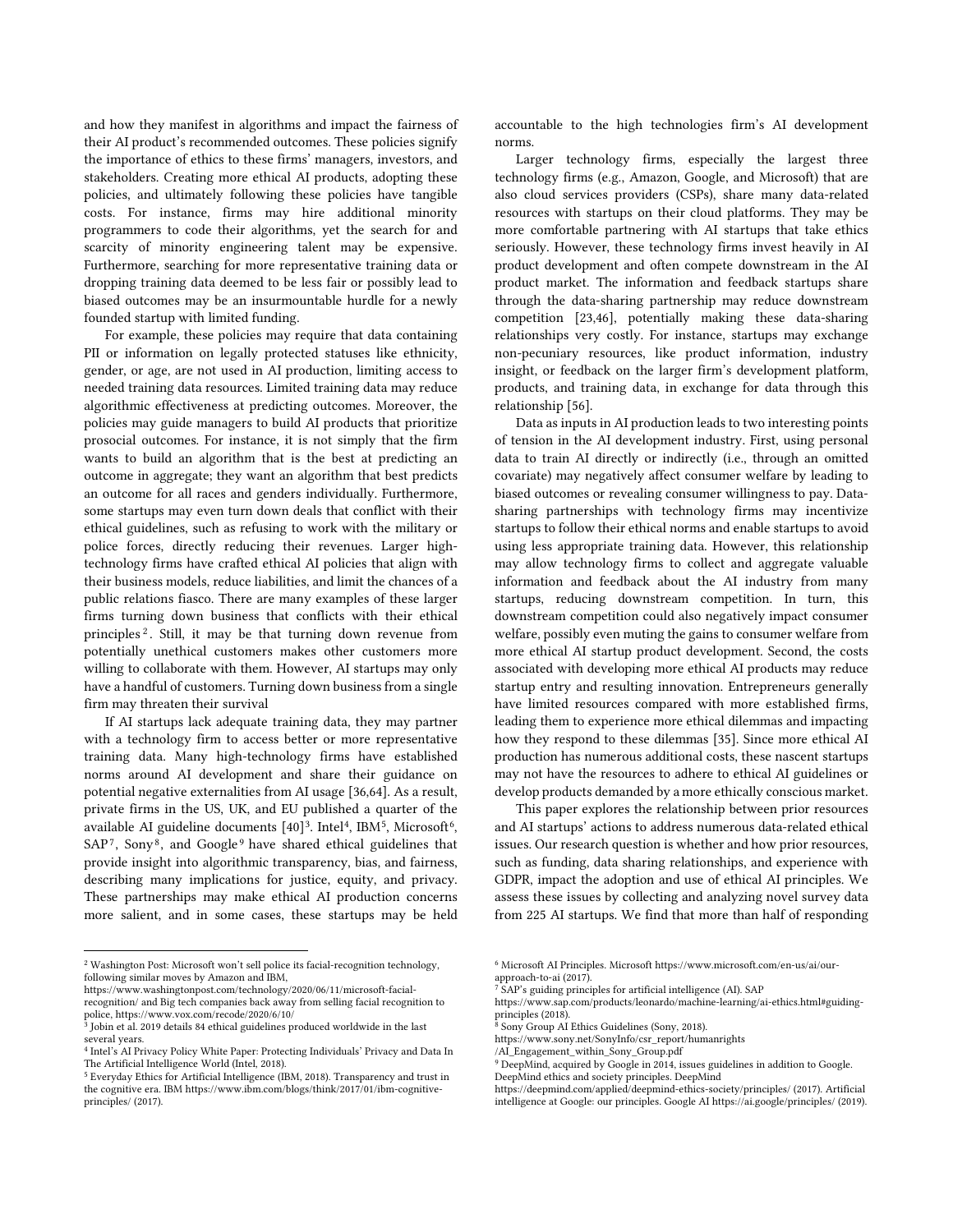competition and more ethical AI production.

startups have ethical AI principles. However, many of those have never invoked their ethical AI principles in a way that negatively impacted their business, such as firing an employee, dropping training data, or turning down a sale. Startups with data-sharing relationships with high-technology firms or prior experience with privacy regulations are more likely to establish ethical AI principles and incur adverse business outcomes, like dismissing employees, dropping training data, or turning down business, to adhere to their ethical AI policies. Moreover, startups with ethical AI policies are more likely to invest in unconscious bias training, hire ethnic minorities and female programmers, seek expert advice, and search for more diverse training data. Potential costs associated with data-sharing relationships and the adherence to ethical policies may create tradeoffs between increased AI product

On the one hand, having an ethics policy may signal that a startup is more willing to adapt to the industry's broader norms. Investors may be more willing to invest in AI startups with ethical policies and leaders who prioritize developing ethical AI norms. For instance, investors could worry about PR-related issues or reduced exit opportunities for startups with ethical issues or products that facilitate discriminatory behavior. Furthermore, as potential algorithmic bias and resulting discrimination are more universally acknowledged as a risk, there could be increased liability related to product usage once judicial rulings are established. On the other hand, producing more ethical AI has costs startups may not be able to incur, such as turning down business from early customers, hiring niche programmer talent, or dropping data. Furthermore, startups may provide nonpecuniary resources (i.e., information, feedback [\[57\]](#page-10-7)) to develop a data-sharing relationship, making the cost of these relationships, even though they are related to more ethical decisions, more costly than they realize.

Our paper makes several contributions. First, we contribute to the developing literature on the role of data for AI-producing firms [\[12,](#page-9-5)[11](#page-9-16)[,13,](#page-9-17)[15](#page-9-0)[,21,](#page-9-18)[22,](#page-9-19)[38](#page-9-20)[,32\]](#page-9-2). Second, we contribute to a broader literature on digitization [\[20,](#page-9-11)[35](#page-9-21)[,70\]](#page-10-8). Third, we contribute to the nascent literature on ethics in AI development by highlighting the case of AI startups, where these ethical issues are often related to the acquisition and use of resources needed to survive [[50](#page-10-9)[,67,](#page-10-10)[68](#page-10-11)[,61,](#page-10-12)[63,](#page-10-13)[69](#page-10-2)].

This paper proceeds as follows. Section 2 introduces the academic literature on ethical development and usage of AI, highlighting gaps in the research on how ethics interplays with data access issues. Next, Section 3 discusses the data collected from our survey of AI startups ending in March 2021, including several data limitations, such as issues of non-response (response rate: 6%) and the cross-sectional nature of our data. Section 4 explains our research design, which relies on Heckman's selection to help overcome potential non-response based on observable characteristics and Coarsened Exact Matching (CEM) to support that our treatment group, startups with AI ethics principles, is demographically similar to those without principles. Our findings (Section 5) highlight correlations between a firm's prior resources and ethics outcomes, focusing on data-sharing collaborations with the high technology firms and prior experience with GRPR. Lastly,

Section 6 discusses possible antecedents to AI startups adapting ethical AI principles and concludes.

#### 2 Prior Research on Ethical AI

First, we review research on ethical issues stemming from personal data's mass collection, monitoring individuals, and related privacy implications. This literature highlights tradeoffs between using certain types of data and possible ethical issues that could arise. Next, we focus on more recent issues of algorithmic bias stemming from training data and programmers. In addition to the choice of training data, how programmers code the algorithm could introduce bias, impacting the fairness of outcomes. Lastly, there is nascent literature on the impact of managers within organizations using potentially biased AI outcomes in ways that accounts for these biases, highlighting the importance of ethics education for managers.

## 2.1 Privacy and Monitoring

Firms must choose what types of data they use to train their AI products' algorithms. Often, firms use data about unique individuals, such as information on past purchases or preferences, which, when with other demographic information, enables the identification of a specific individual. The ability to identify someone from their data, passively collected through normal business activities, leads to numerous concerns about the possible negative externalities [\[14\].](#page-9-9) In most cases, consumers willingly share this information to enjoy services or social media platforms they highly value [\[2\].](#page-9-22) In response to growing privacy concerns, governments created substantive legislation (e.g., GDPR, CCPA) covering a broad range of ethical issues, including the right to access, delete, and prevent the sale of one's personal data held by a firm and to know what personal data is being collected and stored by one's employer.

Ethical concerns also arise from using AI to monitor individuals by capturing personal information, such as motions and gestures, to identify anomalies or unwanted behavior patterns. AI products focused on monitoring have many socially positive outcomes applications, such as increasing fairness by ensuring students do not cheat on exams [\[9\]](#page-9-23) or reducing road hazards by buzzing truck drivers that start to dose. Even for socially beneficial outcomes, monitoring technologies raise concerns about the organization's role in forcing members to be subjected to these more intrusive, albeit passive, technologies. Alternately, there are substantial risks associated with these "Bigbrother" style surveillance systems. For instance, police or military could use AI in detrimental ways, such as discriminating against or targeting a particular group by searching crowds for individuals based on their faces or appearance.

The literature on the impact of data privacy regulation also gives us insight into how increased adherence to ethical norms impacts smaller, newer firms. For example, increased government regulation, though uniformly guiding firms on handling ethical issues that may harm consumers, may also reduce the amount of training data collected and used in AI development. This tradeoff between increased regulation and data availability could asymmetrically negatively impact smaller firms that need data to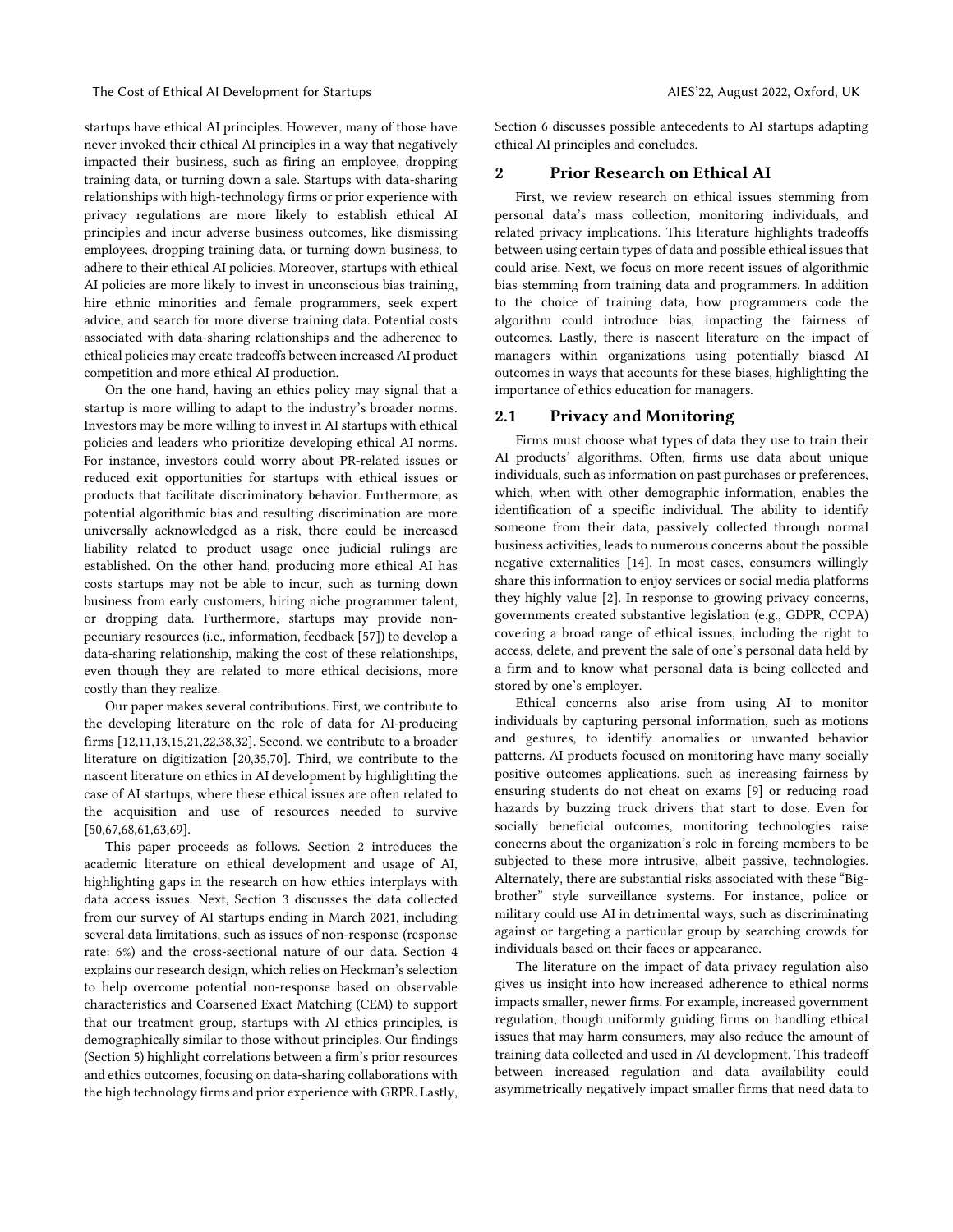develop their products and grow, creating competitive barriers for some startups [\[13,](#page-9-17)[42](#page-10-14)[,44,](#page-10-15)[53](#page-10-16)].

## 2.2 Algorithmic Bias

Issues with an algorithm's training data can introduce bias into outcomes, impacting the fairness of outcomes [[8](#page-9-24),[54](#page-10-17)]. For example, an unrepresentative sample of data collected from a single race or gender could bias outcomes and is particularly relevant when training AI with biometrics data, such as images of faces, eyes, or fingerprints [\[59\]](#page-10-18). A typical example is using photos of human faces to train AI products focused on recognizing an individual. If you only use photos of one demography's faces, the AI product will better identify individuals similar to those in the sample. Models may need to control for sensitive demographic information instead of ignoring it; otherwise, the endogeneity of related variables may confound results, introducing unaccountedfor biases [\[19\]](#page-9-25).

Programmers are often unaware that their product's resulting outcomes are biased. Even if they know that their results are biased, they often cannot determine that bias's exact source [\[5\]](#page-9-26). AI products are often referred to as a "black box," having little ability to explain causal relationships [\[3,](#page-9-27)[26\]](#page-9-28). Data regulation has required that certain types of AI products, such as training data and algorithms used in recruitment and hiring, and results are more "explainable." However, even additional transparency may not entirely reduce bias, especially when the source of the bias and relationships among the model's inputs are causally unknown.

Even if the sample is representative, programmers could introduce bias by building algorithms in a certain way. A recent field study has shown that a particular demographic subgroup is not more biased per se; still, there is a benefit (i.e., reduced prediction errors) to having more demographic subgroup diversit[y \[22\].](#page-9-19) Moreover, how programmers code outcomes could introduce bias into an algorithmic model [\[20\].](#page-9-11) For example, including all employees who left a firm in a turnover algorithm may capture individuals who left the firm for poor performance and, additionally, individuals who left because they did not fit with the firm's culture. In many cases, outcomes are endogenous, with other aspects of demography not accounted for in an AI product's underlying algorithms. Moreover, feedback loops, where outcomes from the initial algorithm are used in future iterations, can further exacerbate these initial biases [\[20\].](#page-9-11) Lastly, algorithmic bias can also occur when programmers are overly focused on prediction accuracy instead of weighing the benefits of accuracy with other prosocial outcomes [\[19\]](#page-9-25).

# 2.3 Impact of Managers

Most algorithms have one goal, prediction accuracy, and in most cases, the algorithm type and the associated training data are chosen as the first step toward reaching this goal. In cases where programmers prioritize algorithmic accuracy, it may be best for humans to make the final decision by weighing the potential source of biases and the organization's prosocial goals. Even if outcomes from AI products are biased, managers can use these outcomes combined with other information to produce a final outcome that is ultimately less biased. Just because the AI is biased does not mean that the resulting decisions are biased; managers can use AI as a tool to complement their constrained decisionmaking processes [\[45\]](#page-10-19).

Often biases from algorithms or less representative samples emerge in organizational decision-making processes. Managers benefit from education about recognizing sources of algorithmic bias and other forms of unconscious bias that could impact their decision-making [[51](#page-10-20)[,62](#page-10-21)[,66\]](#page-10-22). Even though managers may benefit from a more metered approach, using AI to complement other information in their decision-making process, they often avoid using AI when made aware of potential biase[s \[21\].](#page-9-18) Though recent frameworks have been introduced to help identify ethical issues [\[63\]](#page-10-13) and raise awareness of the tradeoffs between ethics, bias, and the use of big data in machine learning processes [\[68\]](#page-10-11), theoretical development needs to reflect the speed with which organizations are adopting AI. Some managers are unaware of the possibility that their AI products are biased, producing less fair outcomes; however, given the amount of evidence provided in the current stream of research, managers should be made aware of ethical issues and held accountable for ameliorating these issues [\[50\]](#page-10-9). Moreover, augmentation of human-AI interaction and research to better understand this interaction is needed as AI becomes more prevalent in organization[s \[67\].](#page-10-10)

Lastly, prior research argues specific demographic subgroups may make better decisions than others. For instance, female students [[49](#page-10-23)[,60\]](#page-10-24) and female managers are more likely to make ethical business decisions [\[16,](#page-9-29)[17](#page-9-30)[,24,](#page-9-31)[25](#page-9-32)[,33,](#page-9-33)[29](#page-9-34)]. This issue is exacerbated as high-paying STEM jobs, designing algorithms and AI, are often advertised more to men than women [\[48\]](#page-10-25). High technology firms have made strides in more inclusive hiring, and business school faculty members, aware of the potential issues of working with big data, have created awareness around the need for ethical AI development education [\[3](#page-9-27)[,20\]](#page-9-11). Furthermore, those who take courses in ethics are more likely to make more ethical decisions. Over the past decade, the curriculum at many business schools has focused more on business ethics [[18](#page-9-35)[,30,](#page-9-36)[52](#page-10-26)]. However, men are more likely to go to business school, and some argue that men benefit more than women from business education [\[71\].](#page-10-27) Additionally, many top-ranked business schools (e.g., Harvard, MIT, NYU) have built out courses that focus on managing AI development and use within organizations.

#### 3 Survey Data and Measures

We use data from a survey of AI startups, including questions regarding the development of ethical AI principles and the impact of these principles on business decisions. We list these questions in Appendix A. We pretested the survey with several academics and practitioners associated with startups and then administered the survey from January 2021 to March 2021 through Qualtrics. We received 225 responses from AI startups in our sample; these firms confirmed they develop AI products in the first survey question.

Respondents to our survey come from several sampling frames, including Crunchbase, Pitchbook, Creative Destruction Labs, and an incubator at Technische Universität München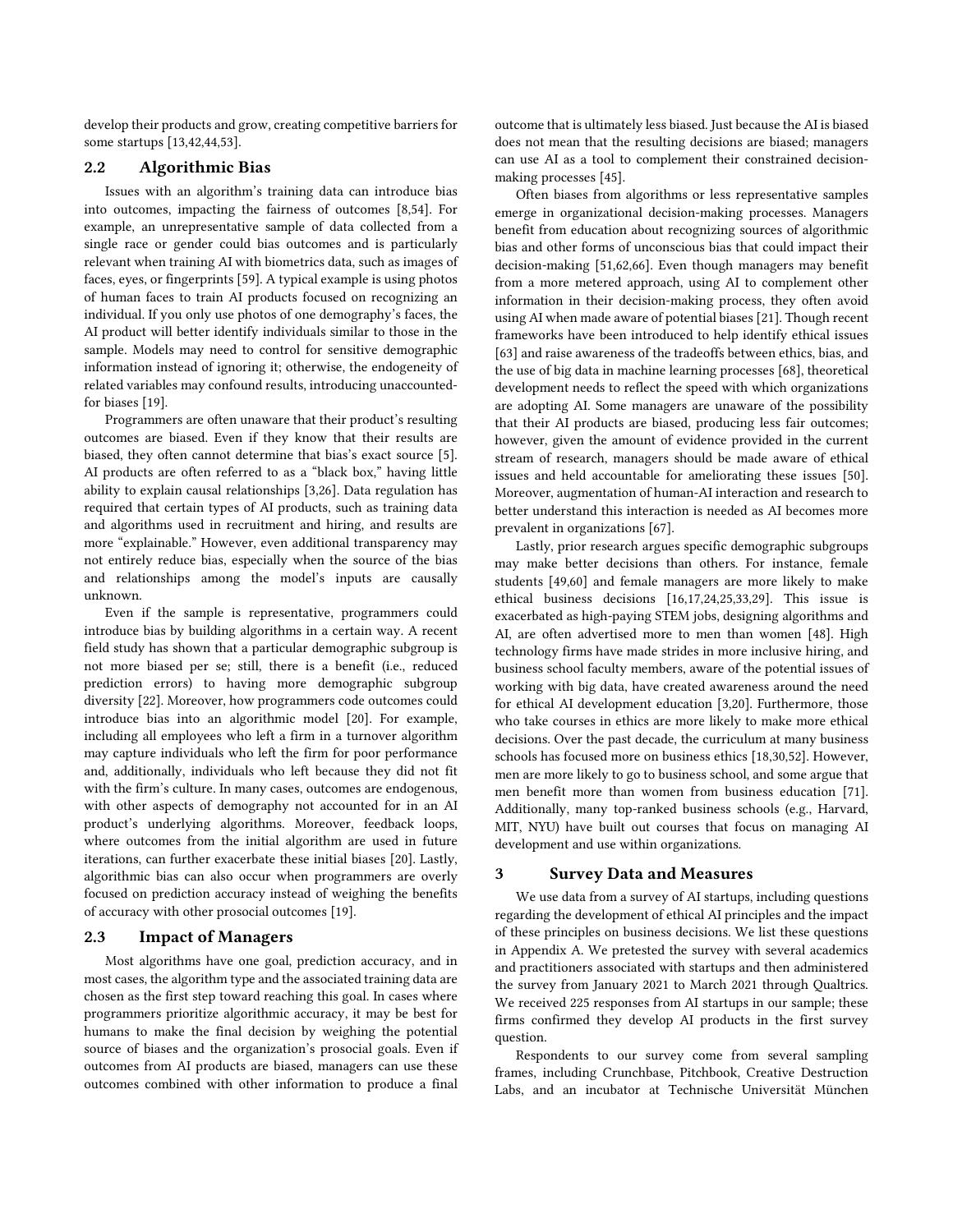(TUM). From Crunchbase and Pitchbook, we identify firms associated with the keyword "artificial intelligence" that are in operation yet have not experienced an initial public offering (IPO). Additionally, we received a contact list of AI startups from the Creative Destruction Lab, a startup incubator based in Toronto, and another contact list from Philipp Hartmann and Joachim Henkel at TUM [\[38\]](#page-9-20). To develop a more homogenous sample of firms for our analysis, we exclude larger (more than 500 employees) or older (more than ten years old) firms. We sent a digital survey via email to the 3,790 firms in our sample address to the founders, chief technology officer, or executives who know their firm's business model and technologies.

Firms responding to our survey are about four years old and employ, on average, 23 employees, with more than 40% of firms having ten or fewer employees. Even though the survey was administered worldwide, most of our responses are from more developed countries, with almost 80% of responses from the United States, Canada, and Europe. Since our response rate is 6%, we analyze whether certain firms are more or less likely to respond to the survey. In the first stage of our analysis, we use Heckman's selection procedure, described in the section below, to help correct any potential non-response bias based on demographics observables. However, correlated unobservables, variations not captured by our data, may bias our estimates and results.

There is variation by region, with Asia-headquartered firms most likely to have policies and middle eastern and African headquartered firms least likely to have policies. There are, however, only slight differences between policy adoption of firms in North America and Europe, where more than three-quarters of responding firms are located. Similar to ethical AI policy adoption, we find that business outcomes resulting from startups adhering to their ethical AI principles vary by firm size and HQ location. Larger firms are much more likely to dismiss an employee and drop data, and firms in Europe are more likely to turn down business and drop data. Larger startups with more than ten employees are more likely to hire a female or minority programmer. Additionally, firms in the US are more likely to acquire additional, more diverse training data and conduct unconscious bias training than firms in Europe and other parts of the world.

For the selection probit, we include indicator variables for firms that are more than six years old (0.29 SD 0.45), have a minority founder (0.05 SD 0.21), or are located in the United States (0.37 SD 0.34). For the main results, we also include indicator variables for smaller firms with ten or fewer employees (0.41 SD 0.49) and firms located in cities with a higher concentration of venture capital firms (San Francisco, London, New York, Boston, and Hong Kong, 0.24 SD 0.43).

Table 1.A – Firm Summary

| Measure                      | Mean | <b>SD</b> | Min          | Max          |
|------------------------------|------|-----------|--------------|--------------|
| Age                          | 4.08 | 1.89      | $\mathbf{1}$ | 10           |
| Young $($ - 3 years $)$      | 0.49 | 0.50      | $\theta$     | $\mathbf{1}$ |
| Older $( > 6$ years)         | 0.29 | 0.45      | $\Omega$     | 1            |
| Employee (Avg. Count)        | 23   | 26        | 1            | 175          |
| Small (<11 employees)        | 0.41 | 0.49      | $\Omega$     | $\mathbf{1}$ |
| Large $($ >100 employees)    | 0.24 | 0.42      | $\theta$     | 1            |
| VC Location                  | 0.24 | 0.43      | $\Omega$     | $\mathbf{1}$ |
| <b>Headquarters Location</b> |      |           |              |              |
| United States                | 34%  |           |              |              |
| California                   | 3%   |           |              |              |
| New York                     | 6%   |           |              |              |
| Massachusetts                | 2%   |           |              |              |
| United Kingdom               | 11%  |           |              |              |
| Canada                       | 4%   |           |              |              |
| European Union               | 27%  |           |              |              |
| Other Developed              | 17%  |           |              |              |
| Other Emerging               | 7%   |           |              |              |

Table 1.A summarizes demographics for the 159 startups included in our analyses.

We pair the survey data with firm-level data from both Crunchbase and Pitchbook to build our measures. Of the 225 survey respondents, 159 responding firms have available demographic and funding information in Crunchbase or Pitchbook<sup>10</sup>. From the survey, we create dummy variables for a) if the firm had established an ethical AI policy (0.58 SD 0.50); b) if the firm acted upon those principles by turning down business (0.21 SD 0.41), dismissing an employee (0.06 SD 0.24), or dropping training data (0.20 SD 0.40); and c) if the firm had taken the following ethics-related actions, including considering diversity when selecting training data (0.45 SD 0.45), hiring a minority or female programmer (0.67 SD 0.48), offering bias training (0.26 SD 0.44), or seeking expert advice (0.35 SD 0.47).

Next, we create indicator variables for if a startup has a datasharing partnership with a technology firm (0.45 SD 0.50), prior experience with GDPR (0.62 SD 0.48), or received funding a) before the survey was administered in 2021 (0.64 SD 0.47), b) before for the survey was administered from a VC investor (0.28 SD 0.45). Lastly, we create indicator variables for if a startup was founded by a female (0.10 SD 0.30) or Master of Business Administration degree (MBA) graduate (0.11 SD 0.32).

that will have additional data paired in the future as they grow. We drop any firms that are public (IPO), have acquired another firm, or are more than 10 years old.

<span id="page-4-0"></span><sup>10</sup> Some startups in our sample are listed in Crunchbase and/or Pitchbook with nothing more than a description. These startups are likely small, nascent ventures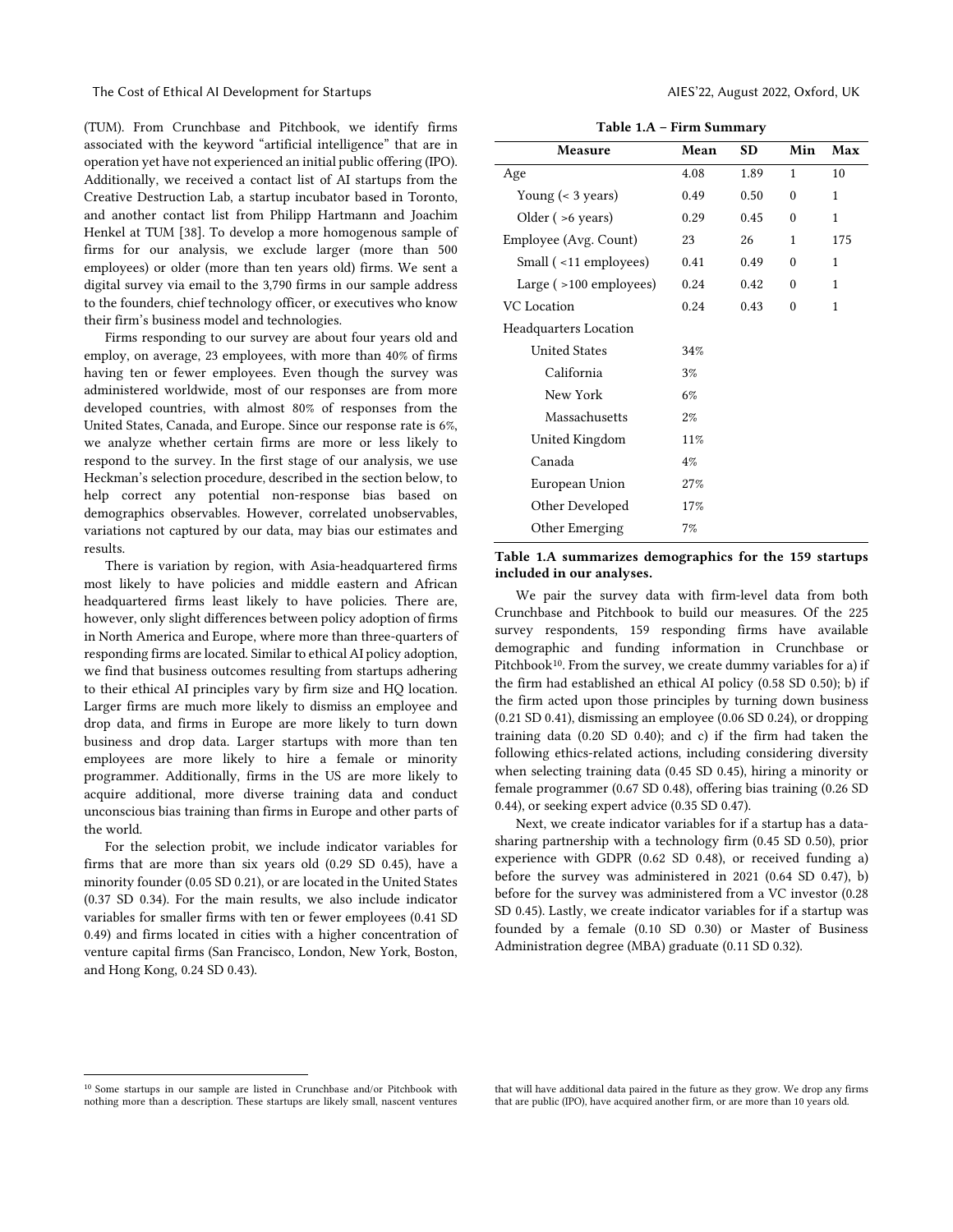| Table 1.B – Measure Summary |  |
|-----------------------------|--|
|-----------------------------|--|

| Measure                                     | Mean | <b>SD</b> | Min      | Max  |
|---------------------------------------------|------|-----------|----------|------|
| <b>Dependent Variables</b>                  |      |           |          |      |
| Ethical AI Principles?                      | 0.58 | 0.50      | $\theta$ | 1    |
| Due to these principles, has your firm:     |      |           |          |      |
| Dismissed Employee                          | 0.06 | 0.24      | $\theta$ | 1    |
| Dropped Data                                | 0.20 | 0.40      | $\theta$ | 1    |
| Turned Down Business                        | 0.21 | 0.41      | $\theta$ | 1    |
| <b>Independent Variables &amp; Controls</b> |      |           |          |      |
| Log (Funding through 2020)                  | 8.90 | 6.80      | $\theta$ | 17.7 |
| Funding through 2020                        | 0.64 | 0.47      | $\theta$ | 1    |
| VC Backed                                   | 0.28 | 0.45      | $\theta$ | 1    |
| Has your firm done the following:           |      |           |          |      |
| Considered Diversity                        | 0.45 | 0.45      | $\theta$ | 1    |
| <b>Hired Minority</b>                       | 0.67 | 0.48      | $\theta$ | 1    |
| <b>Unconscious Bias Training</b>            | 0.26 | 0.44      | $\theta$ | 1    |
| Sought Expert Advice                        | 0.35 | 0.47      | $\theta$ | 1    |
| Tech Firm Collab.                           | 0.45 | 0.50      | $\theta$ | 1    |
| GDPR (Prior Exp.)                           | 0.62 | 0.48      | $\theta$ | 1    |
| Diversity (Minority) Founder                | 0.05 | 0.21      | $\theta$ | 1    |
| Female Founder/CEO                          | 0.10 | 0.30      | $\theta$ | 1    |
| Founder with MBA                            | 0.11 | 0.32      | $\theta$ | 1    |

Table 1.B summarizes measures for the 159 startups included in our analyses.

#### 4 Methods

We use regression models to explore prior resources and ethical AI policies. We use Heckman's selection approach [[39](#page-9-37)[,40\]](#page-9-38) and Coarsened Exact Matching (CEM; [\[41\]\)](#page-9-39) to help address selection and endogeneity issues. First, given our lower survey response rate and reliance on cross-sectional data, we analyze if our survey respondents are similar to the broader population of startups in Crunchbase and Pitchbook. From initial t-tests, we find that responses from the United States are overrepresented, but California, where many startups are based, is underrepresented. Moreover, younger firms are less likely to respond to our survey. To confirm this, we use a probit regression model to estimate the likelihood of response (Table 2, selection specification below) $11$ .

Based on this, we use Heckman's two-step procedure to account for selection issues from possible respondent missingness to support the argument that our sample of respondents does not bias our main results. We include dummy variables for young startups and startups with HQ locations in the United States or California in the first step, below, to obtain estimates of γ.

$$
response_i = w_i \gamma + \mu \tag{1}
$$

where,  $response<sub>i</sub>$  takes the value of 1 if a firm in the population responds to the survey, otherwise  $0$ ;  $w_i$  refers to a vector of firm demographic dummy variables (e.g., US, Older (>6 years old), and minority founder) plausibly correlated with sample response.

Now that we have obtained the estimates of  $\gamma$  from the selection equation, we compute the inverse Mills ratios of each observation.

$$
\lambda = \frac{\phi(w_i \gamma)}{\Phi(w_i \gamma)}
$$
 (2)

where,  $\phi(w_i \gamma)$  refers to the probability density function, and  $\Phi(w_i \gamma)$  refers to the complementary cumulative distribution function.

Next, we use CEM weighting and matching, based on region, startup age, employment size, and VC funding before the survey was administered, to ensure that the firms with an ethical AI policy are observationally similar to those without an ethical AI policy. The match reduces the difference in standardized means across these observable demographic variables between the respondents who have and do not have ethical AI principles. We provide a table comparing these demographic variables of firms before and after the match and weighting in Appendix D.

We use the following regression specification for our analysis:  $y_i = \beta_0 + \beta_1 prior\_resource_i + \beta_2 \lambda_i + \rho_i + \mu$  (3) where,  $y_i$  refers to an indicator variable for if the firm has a set of ethical AI principles (yes, 1; otherwise, 0) in the main analysis;  $prior\_resource_i$  refers to an indicator variable if a firm collaborates with a technology firm to access data, has prior experience with GDPR, or prior funding; ρ are controls for small employment size (<11 employees) and HQ location in a top VC city. When controlling for selection (i.e., representativeness of our sample compared with the population of AI startups that we sourced and contacted) with IMR, the inverse of the Mills ratio, we include the term  $\lambda$ , in the specification.

We control for firm size and if a firm is located in a city with a high concentration of venture capital firms, which may be related to outcomes. For example, smaller firms have fewer employees, so they may be less likely to fire employees. Additionally, proximity to the largest VC may capture the impact of these interactions between large institutional investors and similar firms in the same location; these learnings may be informally shared, impacting our results. Furthermore, cities with more VC firms also have more technology firms. We pay close attention that these control variables are not highly correlated with firm age, founder demographics, or HQ location in the US, as we use those control variables in the first stage of the Heckman selection model. We provide these correlations in Appendix B, Tables B.1-B3.

# 5 Findings

# 5.1 Selection

First, we examine aspects of selection through a probit specification (equation 1) to understand which attributes of startups in the sample are related to higher or lower response rates. We find that older startups (+0.22 SD 0.08) and firms with a minority founder (+0.45 SD 0.18) are more likely to respond to the survey. On the other hand, firms based in the US (-0.28 SD 0.08), where the bulk of startups in our sample are located, are less likely to respond. From these estimates, we calculate IMR (equation 2),

<span id="page-5-0"></span><sup>&</sup>lt;sup>11</sup> We look at response to the survey against the total population of AI startups matching our criteria, currently available in Crunchbase and Pitchbook (4,967 startups)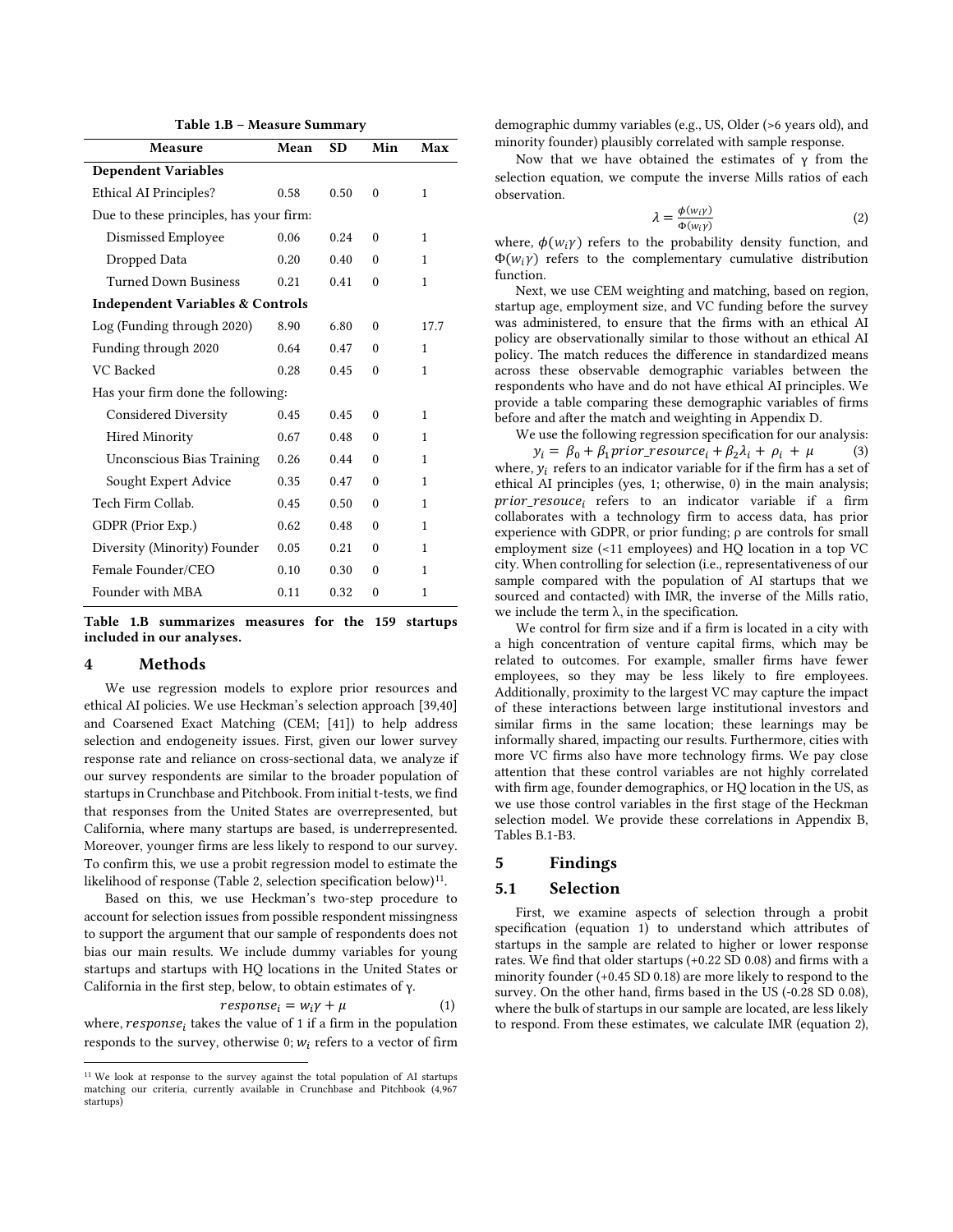which can be added as a control to correct estimates for selection issues in the main specification.

| Table 2 - Response Probit |             |  |  |
|---------------------------|-------------|--|--|
|                           | (1)         |  |  |
| DV, Dummy:                | Response    |  |  |
| $Old$ ( $>6$ Years)       | $0.223***$  |  |  |
|                           | (0.079)     |  |  |
| USA                       | $-0.282***$ |  |  |
|                           | (0.075)     |  |  |
| Minority Founder          | $0.447**$   |  |  |
|                           | (0.180)     |  |  |
| Firms                     | 3,790       |  |  |
|                           |             |  |  |

Table 2: \* p<0.1, \*\* p<0.05, \*\*\* p<0.01. 225 startups respond to the survey. This probit model is the first stage of the Heckman selection procedure.

## 5.2 Main Results

Next, we explore the relationship between prior resources and policy adoption through a series of cross-sectional OLS regressions. We find a significant positive relationship between having a technology firm data collaboration and adopting AI principles (Table 3, model (1): +0.25 SD 0.08). In model (2) we use a CEM weighted regression, and in model (3) we include additional controls for size (ten or fewer employees) and location near a city with a greater presence of high-technology and venture capital firms (SF, London, New York, Boston, Hong Kong), finding similar results. Lastly, in model (4) we include an additional control for if a firm received funding before 2021, a proxy for prior fundraising performance, to provide additional support for our argument that prior data collaborations with technology firms are not necessarily related to observable measures of prior performance (model (4): 0.29 SD 0.08). While we make no causal assumption, these technology firms may be more likely to share data with AI startups with ethical AI principles than those without, limiting their exposure to and liabilities from data misuse. At the same time, it could be that these technology firms provide information through their corporate accelerators, marketing programs, or cloud-service relationships about the importance of developing AI more ethically.

Furthermore, using the same build-up of regression models, we show a significant positive relationship between prior experience with GDPR and the increased adoption of AI principles (Table 3, model (8): +0.19 SD 0.08). Data privacy is a critical component of ethical AI development, and many aspects of GDPR reduce ethical issues and make those concerns salient to startups. Moreover, prior experience with GDPR may incentivize firms to think more proactively about other aspects of potential regulations, such as specific AI development-related regulations. These findings support a significant positive relationship between prior resources, such as data relationships and prior regulatory experience, and future AI ethics principles adoption. Lastly, we show that prior funding is not related to adopting ethical AI principles (Appendix C, Table C.1).

Table 3 - AI Ethics Principles (Prior Resources)

| $DV[0,1]$ :                                           | Does your firm have Ethical AI Principles? |            |                     |                   |  |  |
|-------------------------------------------------------|--------------------------------------------|------------|---------------------|-------------------|--|--|
|                                                       | (1)                                        | (2)        | (3)                 | $\left( 4\right)$ |  |  |
| Tech Firm                                             | $0.250***$                                 | $0.294***$ | $0.291***$          | $0.286***$        |  |  |
| Data Coll.                                            | (0.076)                                    | (0.079)    | (0.079)             | (0.080)           |  |  |
| Employees                                             |                                            |            | 0.063               | 0.096             |  |  |
| $(-11)$                                               |                                            |            | (0.082)             | (0.083)           |  |  |
| VC Loc.                                               |                                            |            | 0.070               | 0.066             |  |  |
|                                                       |                                            |            | (0.089)             | (0.088)           |  |  |
| Funding                                               |                                            |            |                     | $-0.102$          |  |  |
| bf. 2021                                              |                                            |            |                     | (0.081)           |  |  |
| Firms                                                 | 159                                        | 159        | 159                 | 159               |  |  |
| Adj R2                                                | 0.057                                      | 0.071      | 0.068               | 0.071             |  |  |
| <b>CEM</b>                                            | No                                         | Yes        | Yes                 | Yes               |  |  |
|                                                       |                                            |            |                     |                   |  |  |
|                                                       | (5)                                        | (6)        | (7)                 | (8)               |  |  |
| <b>GDPR</b>                                           | $0.226***$                                 | $0.199**$  | $0.198**$           | $0.189**$         |  |  |
|                                                       | (0.081)                                    | (0.084)    | (0.084)             | (0.084)           |  |  |
| Employees                                             |                                            |            | 0.022               | 0.054             |  |  |
| $(-11)$                                               |                                            |            | (0.082)             | (0.084)           |  |  |
| VC Loc.                                               |                                            |            | 0.086               | 0.082             |  |  |
|                                                       |                                            |            | (0.091)             | (0.091)           |  |  |
| Funding                                               |                                            |            |                     | $-0.099$          |  |  |
| bf. 2021                                              |                                            |            |                     | (0.086)           |  |  |
| Firms                                                 | 159                                        | 159        | 159                 | 159               |  |  |
| Adj R2                                                | 0.043                                      | 0.024      | 0.023               | 0.025             |  |  |
| <b>CEM</b><br>$\star$<br>$\overline{ }$<br>T . 1. 1 . | No<br>$**$<br>n 1                          | Yes<br>*** | Yes<br>$A$ 11<br>л. | Yes               |  |  |

Table 3: \* p<0.1, \*\* p<0.05, \*\*\* p<0.01. All measures are indicator variables. Coefficients are estimated using OLS regression and include robust standard errors, in parentheses below the coefficient. Models (2)- (4) and (6)- (8) include weighting (CEM), based on firm age, employment size, and region.

We explore attributes of founders that could be potential mechanisms moderating the relationship between having a datasharing relationship with a technology firm. Based on the specification we use for the main results, we include an interaction for two scenarios: first, having a female founder and, second, having a founder with an MBA, reported in Table 4. In Table 4, model (1) we show having a female founder in addition to having a data-sharing relationship with a large technology firm is related to a significant increase in adopting ethical AI principles (model (1): +0.53 SD 0.08). Moreover, in model (2) we show that having a founder with an MBA is related to a significant increase in adopting ethical AI principles (model (2): +0.33 SD 0.16).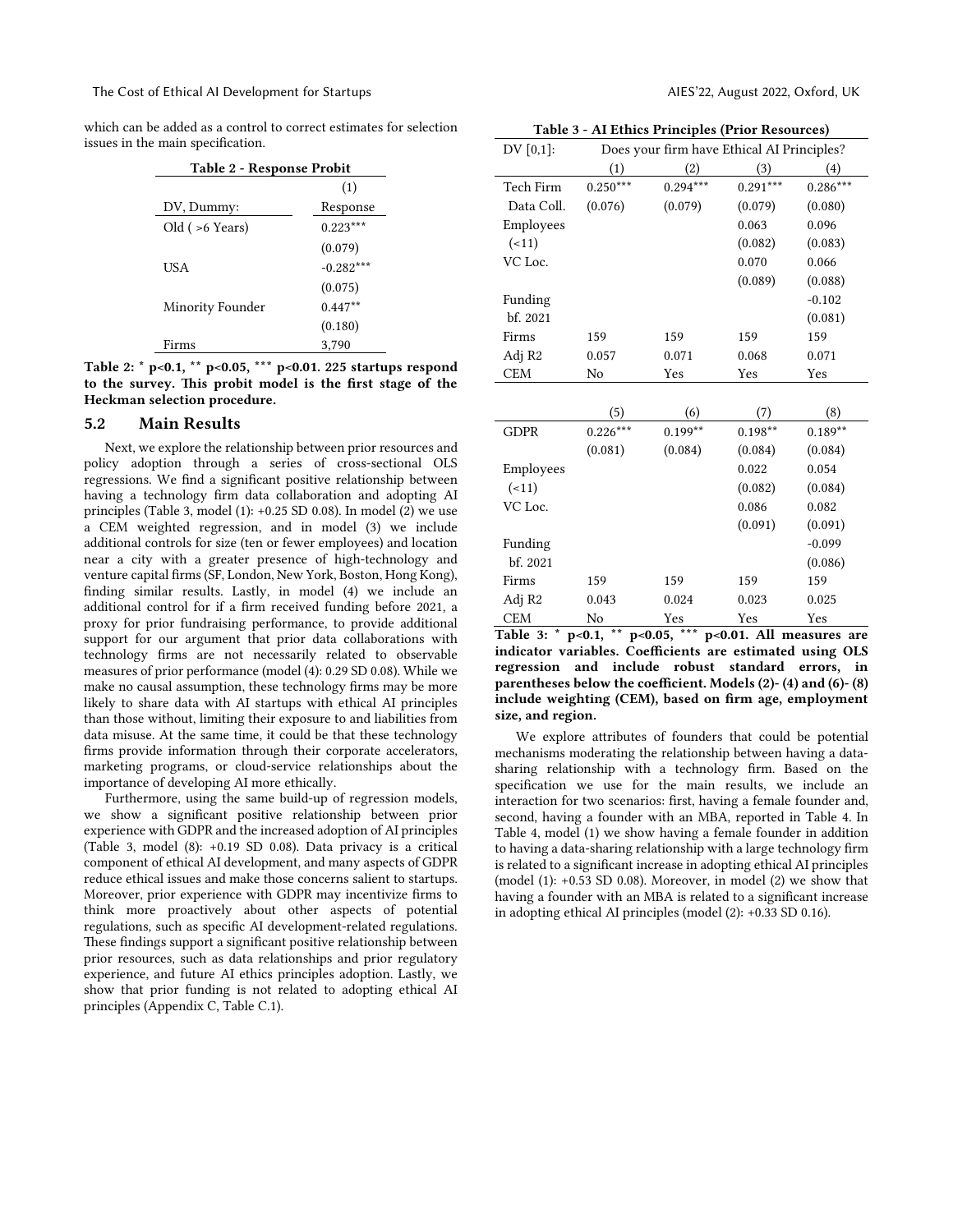Table 4 - Tech Collaboration (Interaction)

|                        | (1)            | (2)        |  |
|------------------------|----------------|------------|--|
| DV, Dummy:             | AI Principles? |            |  |
| Tech Firm Data Collab. | $0.285***$     | $0.269***$ |  |
|                        | (0.084)        | (0.085)    |  |
| Female                 | 0.054          |            |  |
|                        | (0.161)        |            |  |
| Tech x Female          | $0.531***$     |            |  |
|                        | (0.078)        |            |  |
| Founder MBA            |                | $-0.143$   |  |
|                        |                | (0.153)    |  |
| Tech x MBA             |                | $0.329**$  |  |
|                        |                | (0.160)    |  |
| Employees $(\leq 11)$  | 0.047          | 0.061      |  |
|                        | (0.087)        | (0.083)    |  |
| VC Location            | 0.058          | 0.066      |  |
|                        | (0.091)        | (0.090)    |  |
| Firms                  | 159            | 159        |  |
| Adj R2                 | 0.0614         | 0.0614     |  |
| CEM Weighed            | Yes            | Yes        |  |

Table 4: \* p<0.1, \*\* p<0.05, \*\*\* p<0.01. All variables included are indicator variables. Coefficients are estimated using OLS regression and include robust standard errors, in parentheses below the coefficient. All models include weighting (CEM) based on firm age, employment size, and region.

#### 5.3 AI Policy Adherence

A set of ethical AI principles in and of itself is not important unless firms adhere to those principles. From the survey, we asked startups with AI policies to provide additional information on how adherence to these policies impacts their business outcomes to determine if ethics policies are followed instead of being signals to investors. More than half of the 90 firms with ethical AI principles experienced at least one negative business outcome because they adhered to their ethical AI principles. Though this is not an exhaustive list of outcomes, these fields provide insight into how being more ethical impacts AI startups' operations, costs, and revenues in data-centric production. Furthermore, though this question asks respondents if they have incurred a negative business outcome due to their AI principles, there is a possibility that these outcomes could have occurred anyways or were misattributed to adopting AI principles.

For the treatment group, firms with an AI ethics policy, we find that startups with a data-sharing collaboration with a technology firm are substantially more likely to dismiss an employee (Table 5, model (1): +0.14 SD 0.08) and turndown business due to their AI principles (model (5): +0.25 SD 0.11). Moreover, startups with prior experience with GDPR are more likely to drop training data when adhering to their AI principles  $(model(4): +0.20 SD(0.11)<sup>12</sup>.$ 

|                    | Luntai Uuttoine (Treatment) |                             |
|--------------------|-----------------------------|-----------------------------|
|                    | (1)                         | (2)                         |
| DV, Dummy:         |                             | Dismissed Employee          |
| Tech Firm Data     | $0.136*$                    |                             |
| Collaboration      | (0.077)                     |                             |
| <b>GDPR</b>        |                             | 0.051                       |
|                    |                             | (0.066)                     |
| Employees (<11)    | 0.082                       | 0.045                       |
|                    | (0.081)                     | (0.068)                     |
| <b>VC</b> Location | 0.077                       | 0.077                       |
|                    | (0.084)                     | (0.086)                     |
| Adj R2             | 0.0222                      | $-0.0148$                   |
|                    |                             |                             |
|                    | (3)                         | (4)                         |
|                    |                             | Dropped Training Data       |
| Tech Firm Data     | 0.077                       |                             |
| Collaboration      | (0.108)                     |                             |
| <b>GDPR</b>        |                             | $0.204*$                    |
|                    |                             | (0.107)                     |
| Employees (<11)    | $-0.119$                    | $-0.108$                    |
|                    | (0.107)                     | (0.104)                     |
| VC Location        | 0.056                       | 0.052                       |
|                    | (0.115)                     | (0.111)                     |
| Adj R2             | $-0.00192$                  | 0.0279                      |
|                    |                             |                             |
|                    | (5)                         | (6)                         |
|                    |                             | <b>Turned Down Business</b> |
| Tech Firm Data     | $0.246**$                   |                             |
| Collaboration      | (0.109)                     |                             |
| GDPR               |                             | $-0.047$                    |
|                    |                             | (0.114)                     |
| Employees (<11)    | 0.070                       | $-0.024$                    |
|                    | (0.110)                     | (0.104)                     |
| <b>VC</b> Location | $0.277**$                   | $0.280**$                   |
|                    | (0.115)                     | (0.118)                     |
| Adj R2             | 0.0908                      | 0.0349                      |

Table 5: \* p<0.1, \*\* p<0.05, \*\*\* p<0.01. All variables included are indicator variables. Coefficients are estimated using OLS regression and include robust standard errors, in parentheses below the coefficient. All models include 90 startups, all with Ethical AI policies, and weigh regression based on firm age, employment size, and region (CEM).

#### 5.4 Ethics Related Actions

Many firms have taken ethics-related actions not necessarily connected to adopting ethical AI principles, such as hiring minorities, using more diverse training data, seeking expert advice, and conducting bias training. We examine the relationship between having an ethical AI policy and these ethics-related

Table 5 – Ethical Outcome (Treatment)

<span id="page-7-0"></span><sup>&</sup>lt;sup>12</sup> There is no significant difference between how GDPR effects startups in the US versus Europe. Even though it is a European regulation, it is widely followed in most developed countries.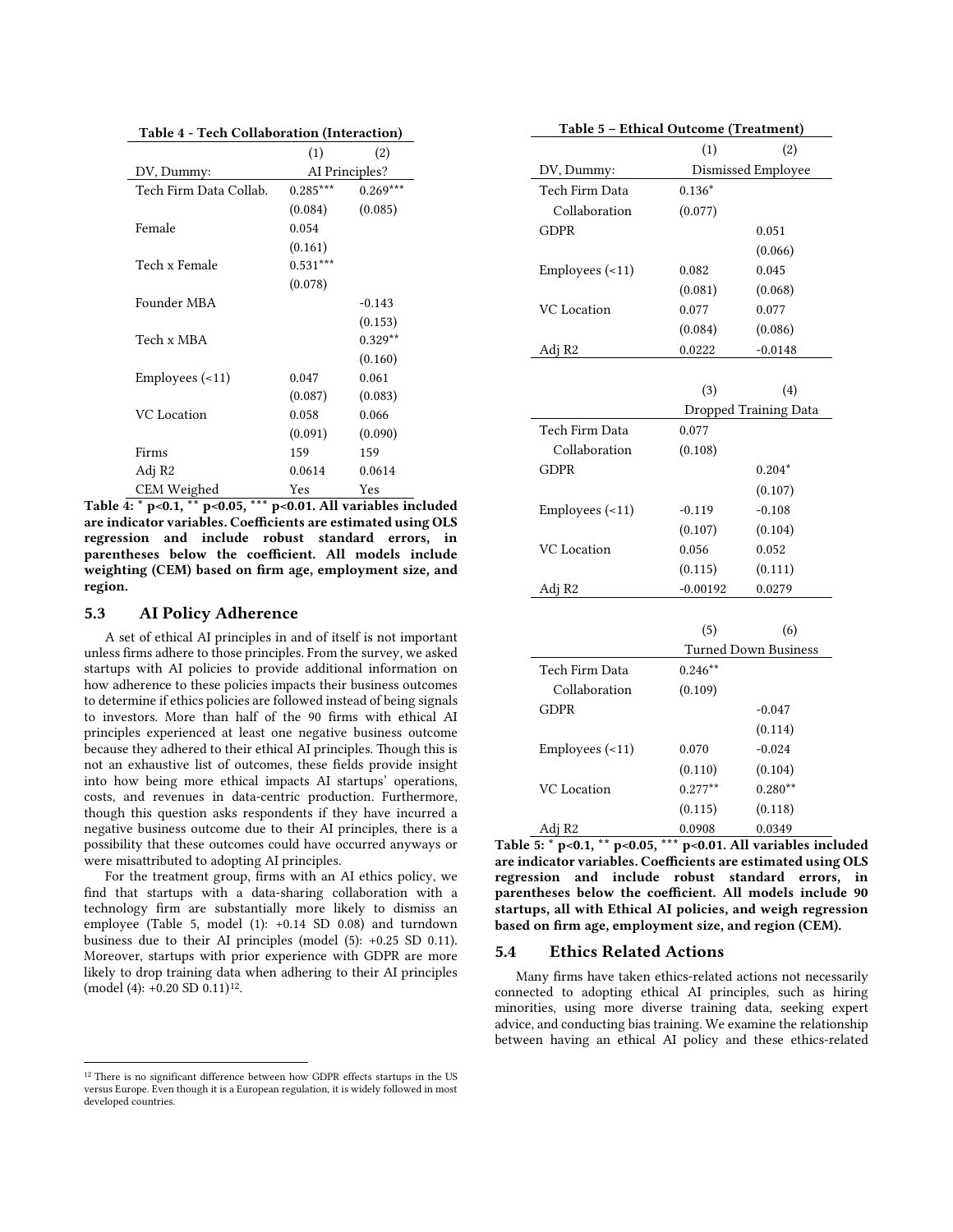actions. Using CEM weighted regressions and controlling for size and location, we find a positive relationship between having an ethical AI policy and all ethics-related actions. In Table 6, we report that having an ethical AI policy is related to sourcing more diverse training data (Table 6, model (1): +0.19 SD 0.08), seeking expert data ethics advice (model (3): +0.30 SD 0.07), hiring minority and female programmers (model (5): +0.16 SD 0.08), and hosting unconscious bias training for employees (model (7): +0.19 SD 0.07).

|                       | (1)                               | (2)       | (3)        | (4)                  |
|-----------------------|-----------------------------------|-----------|------------|----------------------|
| DV, Dummy:            | <b>Training Data</b><br>Diversity |           |            | <b>Expert Advice</b> |
| Ethical AI Policy     | $0.187**$                         | $0.191**$ | $0.300***$ | $0.299***$           |
|                       | (0.080)                           | (0.081)   | (0.070)    | (0.070)              |
| <b>IMR</b>            |                                   | 0.302     |            | $-0.107$             |
|                       |                                   | (0.290)   |            | (0.272)              |
| Employees $(\leq 11)$ | 0.000                             | $-0.015$  | 0.016      | 0.022                |
|                       | (0.080)                           | (0.082)   | (0.072)    | (0.073)              |
| <b>VC</b> Location    | 0.115                             | 0.110     | $0.200**$  | $0.201**$            |
|                       | (0.093)                           | (0.093)   | (0.091)    | (0.092)              |
| Firms                 | 159                               | 159       | 159        | 159                  |
| Adj R2                | 0.029                             | 0.029     | 0.123      | 0.118                |
| CEM Weighed           | Yes                               | Yes       | Yes        | Yes                  |
|                       |                                   |           |            |                      |

|                       | (5)        | (6)<br>Minority Hire | (7)        | (8)<br><b>Bias Training</b> |
|-----------------------|------------|----------------------|------------|-----------------------------|
| Ethical AI Policy     | $0.155***$ | $0.150*$             | $0.192***$ | $0.196***$                  |
|                       | (0.077)    | (0.077)              | (0.065)    | (0.066)                     |
| IMR                   |            | $-0.356$             |            | 0.319                       |
|                       |            | (0.278)              |            | (0.265)                     |
| Employees $(\leq 11)$ | $-0.173**$ | $-0.154**$           | 0.021      | 0.005                       |
|                       | (0.077)    | (0.078)              | (0.068)    | (0.069)                     |
| <b>VC</b> Location    | 0.073      | 0.079                | $0.152*$   | $0.147*$                    |
|                       | (0.080)    | (0.082)              | (0.085)    | (0.088)                     |
| Firms                 | 159        | 159                  | 159        | 159                         |
| Adj R2                | 0.047      | 0.052                | 0.057      | 0.061                       |
| CEM Weighed           | Yes        | Yes                  | Yes        | Yes                         |

Table 6: \* p<0.1, \*\* p<0.05, \*\*\* p<0.01. All variables included are indicator variables. Coefficients are estimated using OLS regression and include robust standard errors, in parentheses below the coefficient. All models include weight regressions based on firm age, employment size, and region (CEM). Additionally, models (2), (4), (6), and (8) include IMR from Heckman's selection procedure

#### 5.5 Robustness

To further support these results, we run these models using probit and report results in Appendix C, Table C.2. In this additional analysis, we find similar results to our previous regressions in Table 3, prior data-sharing relationships with high technology firms and being negatively impacted by GDPR are positively related to having an ethical AI policy.

Next, we re-run the same specifications as in Table 3 with an additional selection control, IMR, from Heckman's selection equation, reported in Table 2. These results are similar to the main analysis (Appendix C, Table C.3). We omit IMR in the main regressions because the coefficient on the term is not significant. We interpret this as such; observable aspects of selection correlated with response do not significantly relate to adopting ethical AI principles. Even though there is some evidence that older firms and firms with a minority founder are more likely to respond and that firms in the USA are less likely to respond, these aspects of selection do not materially impact the ethical AI policy adoption and adherence. We show that our results remain similar regardless of the inclusion of IMR, and even though IMR is not significant, it may still effectively adjust estimates. We do not run the lasso model with the added selection control, IMR, as we need to ensure no substantial correlation between variables used in the first stage of Heckman's selection procedure and controls in the second-stage regressions.

Lastly, in Table C.4 we use a linear regression model with two types of lasso procedures (double selection and partialing out) to select control variables. Even when the machine learning model chooses control variables, results remain significant and similar to the main results.

Our results rely on cross-sectional survey data, which has its limitations. However, we attempt to address these issues by detailing plausible alternative explanations [\[65\]](#page-10-28) and Coarsened Exact Matching. Though we control for startup size and headquarters location in a city with a large concentration of venture capital firms, we cannot entirely rule out that firms with ethical AI policies are not more likely to partner with high technology firms. Moreover, other unobservable aspects of these relationships may be correlated with policy adoption. For instance, having a supplier relationship with a CSP, a specific type of technology firm, may impact outcomes. We use prior VC funding in our CEM equation and control for prior funding in the main regressions, yet we rely only on observable data.

# 6 Conclusion

This study provides insight into how AI startups, newly founded firms on the front lines of AI product development, address ethical issues. Combined with our prior surveys, this data is a step towards understanding entrepreneurship around AI and the issues impacting startups relying on big datasets in production. Given the value of AI to the economy more broadly, these firms' innovations are anticipated to be important for labor productivity and future macroeconomic growth. However, similar to the impact of data privacy, there are tradeoffs between many ethical issues and the ability to access and use certain data.

In all scenarios explored, the relationship with a technology firm is related to more ethical startup behavior. These technology firms have created norms, often cited and followed by startups, since there are no extant government policies other than privacy regulations addressing many of these ethical issues. Without regulation, these startups may be more reliant on these technology firms. Many of these technology firms, such as CSPs, have invested heavily in AI and work with many startups. This increased reliance could negatively impact downstream competition in the AI product market. Recent entrepreneurship research has clearly articulated the risks of information sharing and the close relationship between certain startups and the largest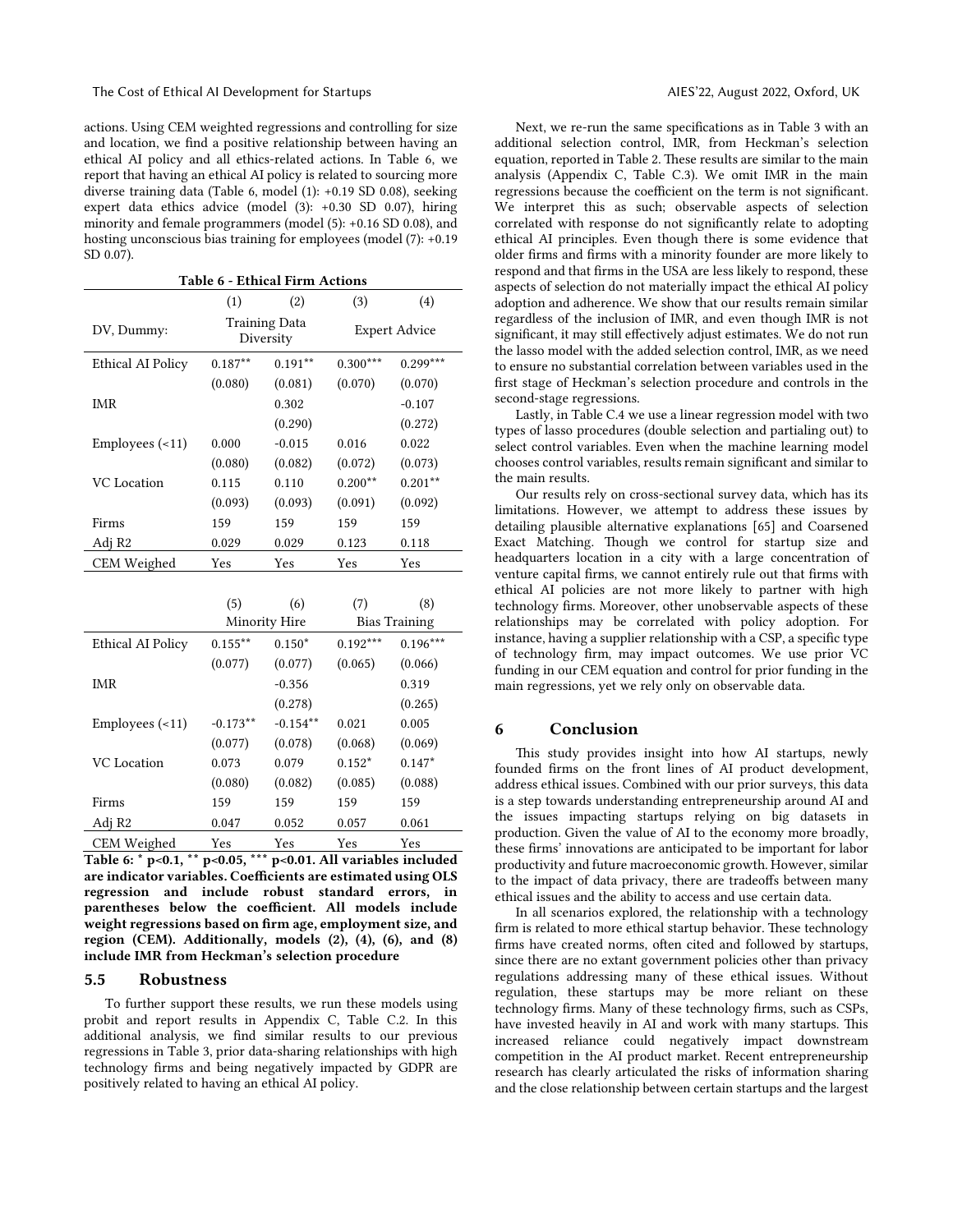technology firms to downstream competition [\[23,](#page-9-14)[46\]](#page-10-6). Moreover, information and feedback, non-pecuniary resources provided to the larger firm, though not particularly valuable to the startup, in aggregate, may be highly valuable to the recipient. Without regulation, these prior relationships and regulatory experience may enable startups to navigate complex ethical issues and make more ethical choices, increasing their operations costs by dropping current training data to search for more diverse training data or reducing revenues by refusing to sell to less ethical customers.

The conversation around the cost of ethical AI development is becoming even more important as those costs will likely further increase as startups use more sophisticated algorithms that require even more data. For example, when more startups use neural networks, they may be less willing to drop data as larger data sources are needed to train a functional product. This training data will be even more valuable to startups as, without it, their product will not function properly, raising the cost of deleting data to comply with internal ethics policies.

In addition to reducing the need for startups to rely on technology firms, AI regulation could incentivize firms to develop more ethically. From our analysis, it is apparent that many AI startups are aware of possible ethical issues and have created ethical AI policies yet have not invoked those policies in more costly ways (e.g., dropping data, turning down business, dismissing employees). It is plausible that these startups have not been in situations that conflicted with their ethical AI policies. However, it is just as plausible, if not more so, that startups do not fully adhere to their internal policies as these costs are too much for their nascent startup to bear.

Though we highlight the tradeoff being regulation and data availability, future research must ask whether downstream competition and product innovation are more negatively impacted by increased regulation or by startups sharing valuable information with high technology firms. Both regulation and the en mass sharing of information and feedback with technology firms potentially raise the cost of AI entrepreneurship, possibly reducing entry. Understanding these tradeoffs is critical as the AI development industry grows in size and importance.

#### REFERENCES

- <span id="page-9-3"></span>Acemoglu, D., and Restrepo P. Artificial Intelligence, Automation and Work. No. w24196. National Bureau of Economic Research. 2018.
- <span id="page-9-22"></span>[2] Acquisti, A., Taylor, C., and Wagman, L. The Economics of Privacy. Journal of Economic Literature, 54(2), 442-92. 2016.
- <span id="page-9-27"></span>[3] Athey, S. Beyond Prediction: Using big data for policy problems. Science 355, no. 6324, 483-485. 2017.
- <span id="page-9-8"></span>Barocas, S., & Levy, K. (2020). Privacy dependencies. Wash. L. Rev., 95, 555.
- <span id="page-9-26"></span>[5] Barocas, S., & Selbst, A. D. (2016). Big data's disparate impact. Calif. L. Rev., 104, 671.
- <span id="page-9-10"></span>[6] Barocas, S., and Boyd, D. Engaging the ethics of data science in practice. Communications of the ACM, 60(11), 23-25. 2017.
- <span id="page-9-7"></span>[7] Barocas, S., and Nissenbaum, H. Big data's end run around anonymity and consent. Privacy, big data, and the public good: Frameworks for engagement, 1, 44-75. 2014
- <span id="page-9-24"></span>[8] Barocas, S., Hardt, M., and Narayanan, A. Fairness and Machine Learning. URL: http://www. fairmlbook.org. 2018.
- <span id="page-9-23"></span>[9] Bellamy, R. K., Dey, K., Hind, M., Hoffman, S. C., Houde, S., Kannan, K., ... and Zhang, Y. AI Fairness 360: An extensible toolkit for detecting, understanding, and mitigating unwanted algorithmic bias. arXiv preprint arXiv:1810.01943. 2018.
- <span id="page-9-4"></span>[10] Bessen, J. E. How Computer Automation affects Occupations: Technology, Jobs, and Skills. Boston Univ. School of Law, Law and Economics Research Paper, 15-49. 2016.
- <span id="page-9-16"></span>[11] Bessen, J. E., Impink, S. M., Reichensperger, L., and Seamans, R. GDPR and the Importance of Data to AI Startups. Available at SSRN 3576714. 2020.
- <span id="page-9-5"></span>[12] Bessen, J. E., Impink, S. M., Reichensperger, L., and Seamans, R. The Business of AI Startups. Boston Univ. School of Law, Law and Economics Research Paper, 18-28. 2016.
- <span id="page-9-17"></span>[13] Bessen, J., Impink, S. M., Reichensperger, L., & Seamans, R. (2022). The role of data for AI startup growth. Research Policy, 51(5), 104513.
- <span id="page-9-9"></span>[14] boyd, D., and Crawford, K. Critical Questions for Big Data: Provocations for a cultural, technological, and scholarly phenomenon. Information, Communication and Society 15, no. 5: 662-679. 2012.
- <span id="page-9-0"></span>[15] Brynjolfsson, E., Rock, D., and Syverson, C. Artificial Intelligence and the Modern Productivity Paradox: A clash of expectations and statistics (No. w24001). National Bureau of Economic Research. 2017.
- <span id="page-9-29"></span>[16] Cohen, J. R., L. W. Pant and D. J. Sharp: 2001, 'An Examination of Differences in Ethical-Decision Making Between Canadian Business Students and Accounting Professionals', Journal of Business Ethics 30(4), 319–336.
- <span id="page-9-30"></span>[17] Cole, B. C. and D. L. Smith: 1996, 'Perceptions of Business Ethics: Students vs. Business People', Journal of Business Ethics 15(8), 889–896.
- <span id="page-9-35"></span>[18] Cornelius, Nelarine, James Wallace, and Rana Tassabehji. "An analysis of corporate social responsibility, corporate identity and ethics teaching in business schools." Journal of Business Ethics 76, no. 1 (2007): 117-135.
- <span id="page-9-25"></span>[19] Cowgill, B., and Stevenson, M. Algorithmic Social Engineering. AEA Papers and Proceedings, vol. 110, pp. 96-100. 2020.
- <span id="page-9-11"></span>[20] Cowgill, B., and Tucker, C. E. Economics, Fairness and Algorithmic Bias. Journal of Economic Perspectives. 2019.
- <span id="page-9-18"></span>[21] Cowgill, B., Dell'Acqua, F., and Matz, S. The Managerial Effects of Algorithmic Fairness Activism. AEA Papers and Proceedings, vol. 110, pp. 85- 90. 2020a.
- <span id="page-9-19"></span>[22] Cowgill, B., Dell'Acqua, F., Deng, S., Hsu, D., Verma, N., and Chaintreau, A. Biased Programmers? or biased data? A field experiment in operationalizing ai ethics. In Proceedings of the 21st ACM Conference on Economics and Computation, pp. 679-681. 2020b.
- <span id="page-9-14"></span>[23] Cunningham, C., Ederer, F., and Ma, S. (2021). Killer acquisitions. Journal of Political Economy, 129(3), 649-702.
- <span id="page-9-31"></span>[24] Dalton, Derek, and Marc Ortegren. "Gender differences in ethics research: The importance of controlling for the social desirability response bias.' Journal of Business Ethics 103, no. 1 (2011): 73-93.
- <span id="page-9-32"></span>[25] Dawson, L. M.: 1997, 'Ethical Differences Between Men and Women in the Sales Profession', Journal of Business Ethics 16(11), 1143–1152
- <span id="page-9-28"></span>[26] Donnelly, R., Ruiz, F. R., Blei, D., and Athey, S. Counterfactual Inference for Consumer Choice Across Many Product Categories. arXiv preprint arXiv:1906.02635. 2019.
- <span id="page-9-1"></span>[27] Farboodi, M., and Veldkamp, L. A Growth Model of the Data Economy. Working Paper, Columbia Business School, New York, June. 2019.
- <span id="page-9-6"></span>[28] Felten, E. W., M. Raj, and R. C. Seamans. The Variable Impact of Artificial Intelligence on Labor: The role of complementary skills and technologies. Available at SSRN. 2019.
- <span id="page-9-34"></span>[29] Fleischman, G. and S. Valentine: 2003, 'Professionals' Tax Liability and Ethical Evaluations in an Equitable Relief Innocent Spouse Case', Journal of Business Ethics 42(1), 27–44.
- <span id="page-9-36"></span>[30] Floyd, Larry A., Feng Xu, Ryan Atkins, and Cam Caldwell. "Ethical outcomes and business ethics: Toward improving business ethics education." Journal of Business Ethics 117, no. 4 (2013): 753-776.
- <span id="page-9-12"></span>[31] Friedman, B., and Nissenbaum, H. Bias In Computer Systems. ACM
- <span id="page-9-2"></span>Transactions on Information Systems (TOIS) 14, no. 3, 30-347. 1996. [32] Furman, J., & Seamans, R. (2019). AI and the Economy. Innovation Policy and the Economy, 19(1), 161-191.
- <span id="page-9-33"></span>[33] Glover, S. H., M. A. Bumpus, J. E. Logan and J. R. Ciesla: 1997, 'Re-Examining the Influence of Individual Values on Ethical Decision Making', Journal of Business Ethics 16(12), 1319–1329
- [34] Goldberg, S., Johnson, G., and Shriver, S. Regulating Privacy Online: The Early Impact of the GDPR on European Web Traffic and E-Commerce Outcomes. Available at SSRN 3421731. 2019.
- <span id="page-9-21"></span>[35] Goldfarb, A., & Tucker, C. (2019). Digital economics. Journal of Economic Literature, 57(1), 3-43.
- <span id="page-9-13"></span>[36] Guo, A., Kamar, E., Vaughan, J.W., Wallach, H., and Morris, M. R. "Toward fairness in AI for people with disabilities: A research roadmap." arXiv preprint arXiv:1907.02227. 2019.
- <span id="page-9-15"></span>[37] Harris, J. D., Sapienza, H. J., and Bowie, N. E. (2009). Ethics and Entrepreneurship. Journal of Business Venturing, 24(5), 407-418.
- <span id="page-9-20"></span>[38] Hartmann, P., & Henkel, J. (2020). The rise of corporate science in AI: Data as a strategic resource. Academy of Management Discoveries, 6(3), 359-381.
- <span id="page-9-37"></span>[39] Heckman, J. J. Sample selection bias as a specification error. Econometrica: Journal of the Econometric Society, 153-161. 1979.
- <span id="page-9-38"></span>[40] Heckman, J. J. The common structure of statistical models of truncation, sample selection and limited dependent variables and a simple estimator for such models. Annals of Economic and Social Measurement, v. 5, n. 4 (pp. 475- 492). 1976.
- <span id="page-9-39"></span>[41] Iacus, S. M., King, G., and Porro, G. Causal inference without balance checking: Coarsened exact matching. Political Analysis, 1-24. 2012.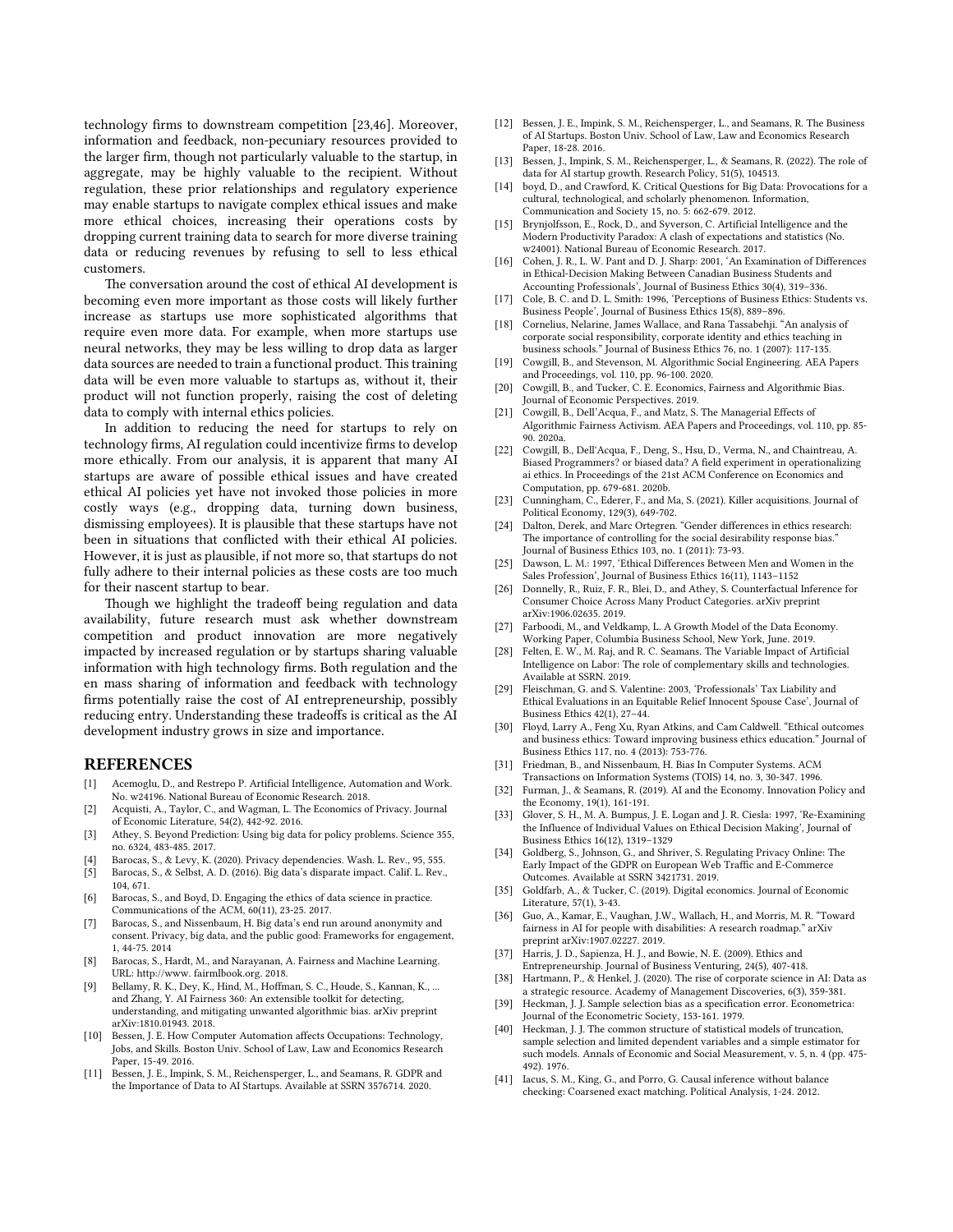- <span id="page-10-14"></span>[42] Jia, J., Jin, G. Z., and Wagman, L. The Short-run Effects of GDPR on Technology Venture Investment (No. w25248). National Bureau of Economic Research. 2018.
- <span id="page-10-5"></span>[43] Jobin, A., Ienca, M., and Vayena, E. The Global Landscape of AI Ethics Guidelines. Nature Machine Intelligence 1, no. 9: 389-399. 2019.
- <span id="page-10-15"></span>[44] Johnson, G. A., Shriver, S. K., and Du, S. Consumer privacy choice in online advertising: Who opts out and at what cost to industry?. Marketing Science. 2020.
- <span id="page-10-19"></span>[45] Kahneman, D., and Tversky, A. "Choices, values, and frames." In Handbook of the fundamentals of financial decision making: Part I, pp. 269-278. 2013.
- <span id="page-10-6"></span>[46] Kamepalli, S. K., Rajan, R., and Zingales, L. (2020). Kill zone (No. w27146). National Bureau of Economic Research.
- [47] Kleinberg, J., Ludwig, J., Mullainathan, S. and Rambachan, A. Algorithmic fairness. In AEA Papers and Proceedings (Vol. 108, pp. 22-27). 2018.
- <span id="page-10-25"></span>[48] Lambrecht, A., and Tucker, C. (2019). Algorithmic bias? An empirical study of apparent gender-based discrimination in the display of STEM career ads. Management Science, 65(7), 2966-2981.
- <span id="page-10-23"></span>[49] Malinowski, C. and K. A. Berger: 1996, 'Undergraduate Student Attitudes About Hypothetical Marketing Dilemmas', Journal of Business Ethics 15(5), 525–535
- <span id="page-10-9"></span>[50] Martin, K. E. Designing ethical algorithms. MIS Quarterly Executive June. 2019.
- <span id="page-10-20"></span>[51] Martin, K., Shilton, K., and Smith, J. Business and the ethical implications of technology: Introduction to the symposium. 2019.
- <span id="page-10-26"></span>[52] May, Douglas R., Matthew T. Luth, and Catherine E. Schwoerer. "The influence of business ethics education on moral efficacy, moral meaningfulness, and moral courage: A quasi-experimental study." Journal of Business Ethics 124, no. 1 (2014): 67-80.
- <span id="page-10-16"></span>[53] McSweeny, T., O'Dea, B. Data, Innovation, and Potential Competition in Digital Markets. CPI Antitrust Chronicle, February. 2018.
- <span id="page-10-17"></span>[54] Mitchell, S., Potash, E., Barocas, S., D'Amour, A., and Lum, K. Predictionbased decisions and fairness: A catalogue of choices, assumptions, and definitions. arXiv preprint arXiv:1811.07867. 2018
- <span id="page-10-1"></span>[55] Mittelstadt, B. D., Allo, P., Taddeo, M., Wachter, S., and Floridi, L. (2016). The ethics of algorithms: Mapping the debate. Big Data & Society, 3(2), 1-16.
- <span id="page-10-3"></span>[56] Mujtaba, D. F., and Mahapatra, N. R. Ethical considerations in AI-Based recruitment. IEEE International Symposium on Technology and Society (ISTAS), pp. 1-7. IEEE, 2019.
- <span id="page-10-7"></span>[57] Nagle, F., Seamans, R., & Tadelis, S. (2020). Transaction cost economics in the digital economy: A research agenda. Harvard Business School Strategy Unit Working Paper, (21-009).
- 
- [58] Nanda, R. Financing high-potential entrepreneurship. IZA World of Labor. 05530. 2016.
- <span id="page-10-18"></span>[59] North-Samardzic, A. (2020). Biometric technology and ethics: Beyond security applications. Journal of Business Ethics, 167(3), 433-450.
- <span id="page-10-24"></span>[60] Peterson, Robert A., Richard F. Beltramini, and George Kozmetsky. "Concerns of college students regarding business ethics: A replication." Journal of Business Ethics 10, no. 10 (1991): 733-738.
- <span id="page-10-12"></span>[61] Raisch, S., and Krakowski, S. (2021). Artificial intelligence and management: The automation–augmentation paradox. Academy of Management Review, 46(1), 192-210.
- <span id="page-10-21"></span>[62] Rambachan, A. and Roth, J., 2019. Bias in, bias out? Evaluating the folk wisdom. arXiv preprint arXiv:1909.08518.
- <span id="page-10-13"></span>[63] Silva, S., and Kenney, M. Algorithms, platforms, and ethnic bias. Communications of the ACM, 62(11), 37-39. 2019.
- <span id="page-10-4"></span>[64] Smith, B., and Browne, C.A. Tools and weapons: The promise and the peril of the digital age. Penguin. 2019.
- <span id="page-10-28"></span>[65] Spector, P. E. (2019). Do not cross me: Optimizing the use of cross-sectional designs. Journal of Business and Psychology, 34(2), 125-137.
- <span id="page-10-22"></span>[66] Tarafdar, M., Teodorescu, M., Tanriverdi, H., Robert, L. P., and Morse, L. Seeking Ethical use of AI Algorithms: Challenges and Mitigations. 2020.
- <span id="page-10-10"></span>[67] Teodorescu, M. H., Morse, L., Awwad, Y., and Kane, G. C. (2021). Failures of fairness in automation require a deeper understanding of human-ML augmentation. MIS Quarterly, 45(3), 1-17.
- <span id="page-10-11"></span>[68] Teodorescu, M. H., Morse, L., Awwad, Y., and Kane, J. A Framework for Fairer Machine Learning in Organizations. In Academy of Management Proceedings (Vol. 2020, No. 1, p. 16889). Briarcliff Manor, NY 10510: Academy of Management. 2020.
- <span id="page-10-2"></span>[69] Tsamados, A., Aggarwal, N., Cowls, J., Morley, J., Roberts, H., Taddeo, M., and Floridi, L. (2021). The ethics of algorithms: key problems and solutions. AI & SOCIETY, 1-16.
- <span id="page-10-8"></span>[70] Tucker, C. (2019). Digital data, platforms and the usual [antitrust] suspects: Network effects, switching costs, essential facility. Review of Industrial Organization, 54(4), 683-694.
- <span id="page-10-27"></span>[71] Wang, L. C., & Calvano, L. (2015). Is business ethics education effective? An analysis of gender, personal ethical perspectives, and moral judgment. Journal of Business Ethics, 126(4), 591-602.
- <span id="page-10-0"></span>[72] Whittaker, M., Crawford, K., and Dobbe, R. Genevieve Fried, Elizabeth Kaziunas, Varoon Mathur, Sarah Mysers West, Rashida Richardson, Jason Schultz, and Oscar Schwartz. AI Now Report 2018. New York: AI Now Institute at New York University. 2018.

# Appendix Appendix A.1 –Survey Questions

#### Ethics Questions:

Q50. Has your firm taken any of the following actions?

|                                                                                                | Yes(1) | No(2) | I don't know or $N/A$ (3)  |
|------------------------------------------------------------------------------------------------|--------|-------|----------------------------|
| Offered unconscious bias training (1)                                                          |        |       |                            |
| Hired an under-represented minority or female programmer (2)                                   |        |       |                            |
| Considered gender or racial diversity as criteria for selecting training data (3)              |        |       |                            |
| Sought expert advice on navigating ethical issues (4)                                          |        |       |                            |
| 51 Does your firm have a set of ethical AI principles?<br>Yes<br>No<br>I don't know            |        |       |                            |
| 52 If your firm has ethical AI principles, has your firm ever:                                 |        |       |                            |
|                                                                                                | Yes(1) | No(2) | I don't know or $N/A$ (99) |
| Turned down business due to a conflict with these ethical AI principles (1)                    |        |       |                            |
| Dismissed an employee that did not follow these ethical AI principles (2)                      |        |       |                            |
| Stopped using certain training data that did not align with these ethical AI<br>principles (5) |        |       |                            |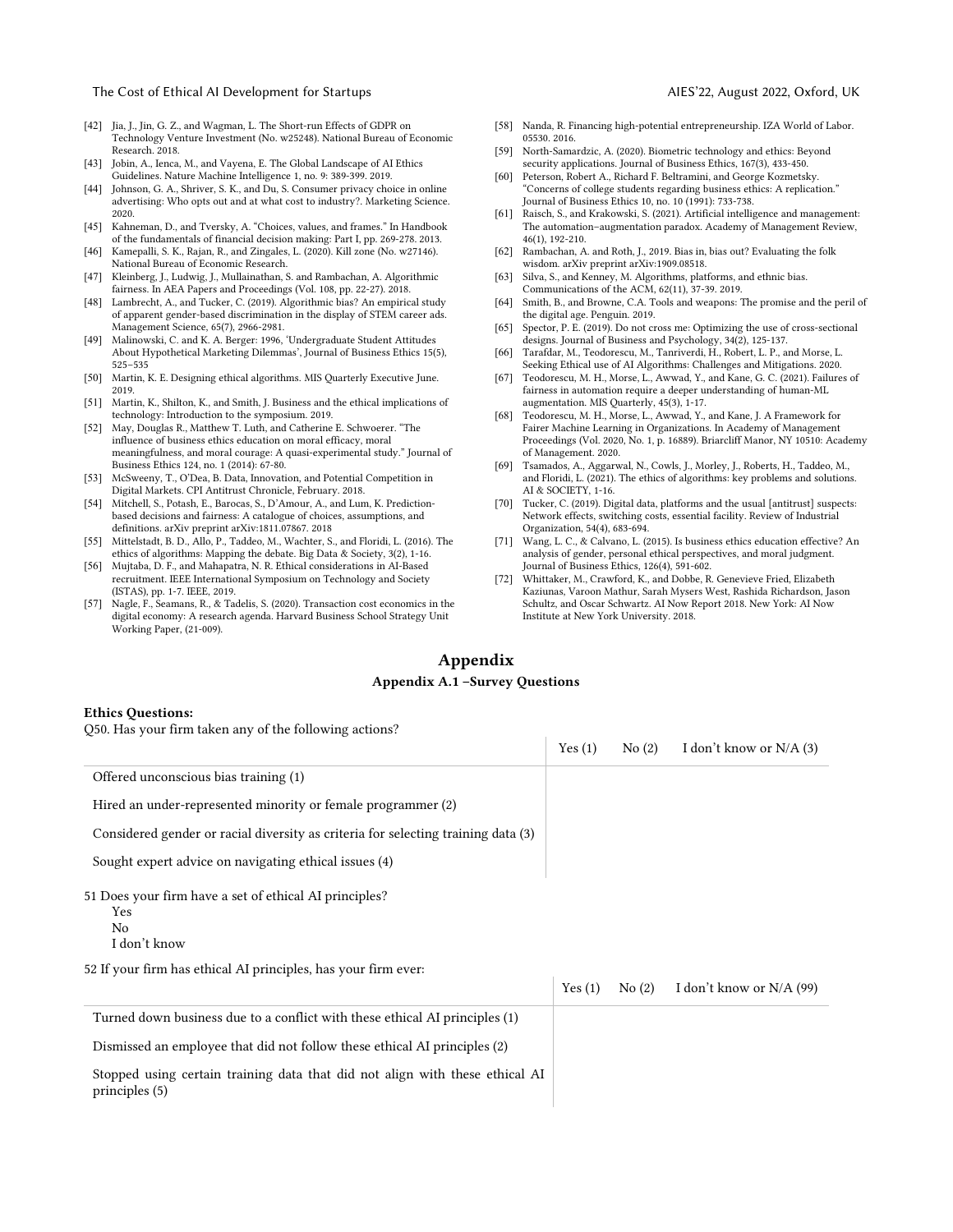# Data Sharing Question:

30 Do you collaborate with other technology firms to access data?

Yes No

I don't know

# GDPR Questions:

37 Have you created a new position to handle compliance associated with the General Data Protection Regulation ("GDPR")?

Yes No I don't know or N/A

38 Have you reallocated resources in your firm to handle GDPR compliance?

Yes No

I don't know or N/A

39 Have you deleted some data in order to comply with GDPR?

Yes No

I don't know or N/A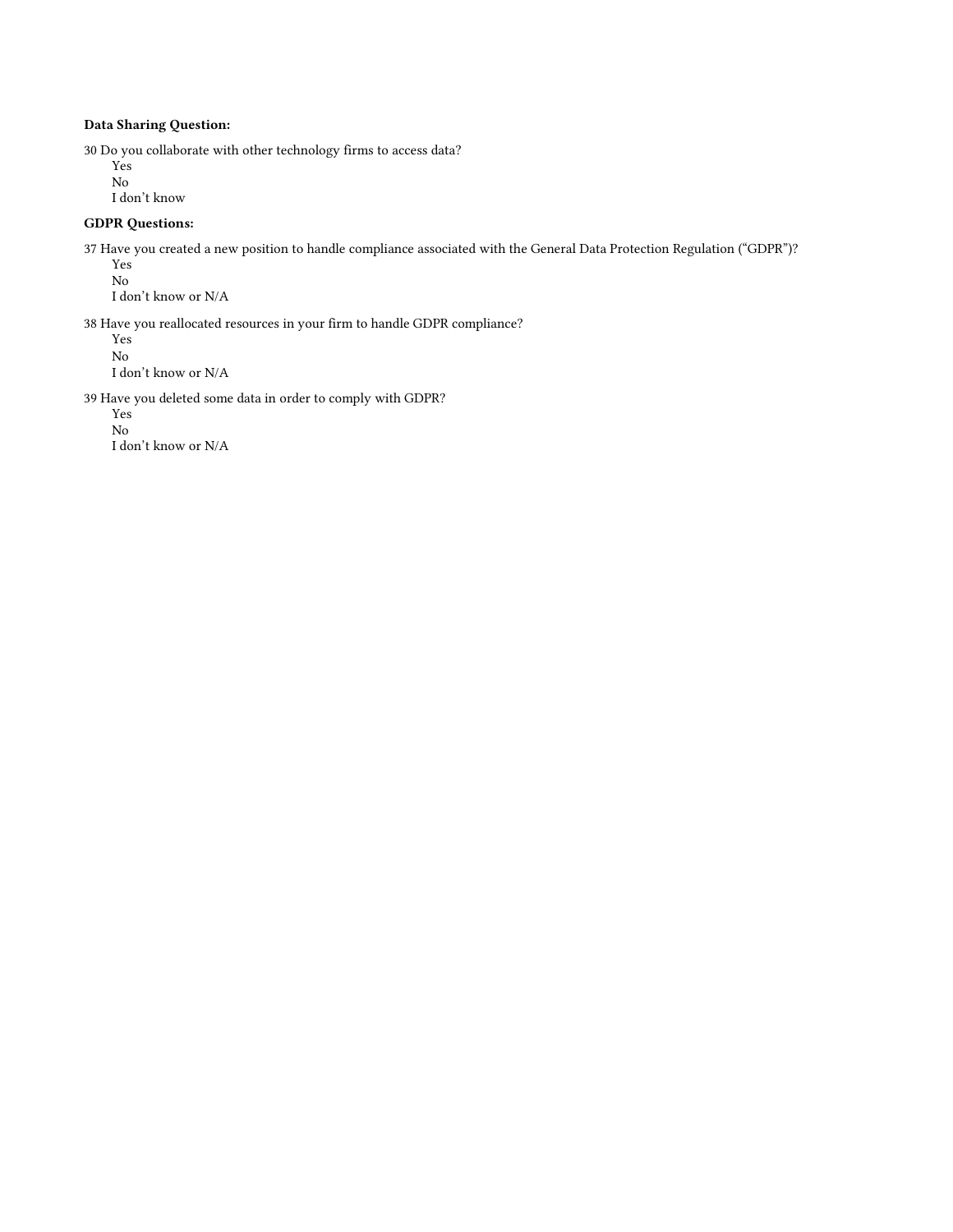|                                | TH Ethics I Hillipics and Ethical Outcomes Correlations<br>Ethical AI<br>Principles? | Dismissed<br>Employee | Dropped<br>Data | Turned<br>Down<br><b>Business</b> | Funding<br>before 2019 | Tech Firm<br>Data |
|--------------------------------|--------------------------------------------------------------------------------------|-----------------------|-----------------|-----------------------------------|------------------------|-------------------|
| Dismissed Employee             | $0.2263*$                                                                            |                       |                 |                                   |                        |                   |
|                                | 0.0051                                                                               |                       |                 |                                   |                        |                   |
| Dropped Data                   | $0.4317*$                                                                            | $0.3267*$             |                 |                                   |                        |                   |
|                                | $\Omega$                                                                             | $\mathbf{0}$          |                 |                                   |                        |                   |
| <b>Turned Down Business</b>    | $0.4578*$                                                                            | $0.4307*$             | $0.4336*$       |                                   |                        |                   |
|                                | $\Omega$                                                                             | $\mathbf{0}$          | $\mathbf{0}$    |                                   |                        |                   |
| Funding before end of 2019     | $-0.0756$                                                                            | $-0.0355$             | $-0.1126$       | 0.0441                            |                        |                   |
|                                | 0.356                                                                                | 0.6656                | 0.1686          | 0.5905                            |                        |                   |
| Tech Firm Data Collaboration   | $0.2313*$                                                                            | $0.1882*$             | $0.2013*$       | $0.2791*$                         | 0.1349                 |                   |
|                                | 0.0041                                                                               | 0.0202                | 0.0129          | 0.0005                            | 0.0985                 |                   |
| <b>GDPR</b> (Prior Capability) | $0.2477*$                                                                            | 0.0959                | $0.2234*$       | 0.0897                            | $-0.0087$              | 0.0683            |
|                                | 0.0021                                                                               | 0.2398                | 0.0057          | 0.2719                            | 0.9157                 | 0.4029            |

# Appendix B – Correlations Table B.1 – AI Ethics Principles and Ethical Outcomes Correlations

Table B.2 – Firm Ethical Action Correlations

|                              | Diverse<br>Training<br>Data | Sought<br>Expert | Hired<br>Minority/<br>Female | <b>Bias</b><br>Training | Funding<br>before 2019 | Tech Firm<br>Data |
|------------------------------|-----------------------------|------------------|------------------------------|-------------------------|------------------------|-------------------|
| Sought Expert                | $0.2103*$                   |                  |                              |                         |                        |                   |
|                              | 0.0093                      |                  |                              |                         |                        |                   |
| Hired Minority/Female Prog.  | $0.2137*$                   | 0.1502           |                              |                         |                        |                   |
|                              | 0.0082                      | 0.0647           |                              |                         |                        |                   |
| <b>Bias Training</b>         | $0.3604*$                   | $0.2396*$        | 0.1337                       |                         |                        |                   |
|                              | $\mathbf{0}$                | 0.0029           | 0.1004                       |                         |                        |                   |
| Funding before 2019 (Dummy)  | 0.0886                      | 0.0733           | $-0.0758$                    | $-0.0541$               |                        |                   |
|                              | 0.2793                      | 0.3713           | 0.3552                       | 0.5096                  |                        |                   |
| Tech Firm Data Collaboration | $0.1774*$                   | 0.1191           | $0.1676*$                    | 0.0494                  | 0.1349                 |                   |
|                              | 0.0287                      | 0.1439           | 0.039                        | 0.5454                  | 0.0985                 |                   |
| GDPR (Prior Capability)      | 0.1159                      | 0.139            | $0.1635*$                    | $0.1646*$               | $-0.0087$              | 0.0683            |
|                              | 0.1552                      | 0.0876           | 0.0441                       | 0.0428                  | 0.9157                 | 0.4029            |

| Table B.3 - Firm Demographics Correlations |  |
|--------------------------------------------|--|
|--------------------------------------------|--|

|                        | <b>US</b> | <b>VC</b> Location | Less than 11<br>Emps. |
|------------------------|-----------|--------------------|-----------------------|
| <b>VC</b> Location     | $0.2103*$ |                    |                       |
|                        | 0.0093    |                    |                       |
| Less than 11 Employees | $0.2137*$ | 0.1502             |                       |
|                        | 0.0082    | 0.0647             |                       |
| Less than 3 years old  | 0.1159    | 0.139              | $0.1635*$             |
|                        | 0.1552    | 0.0876             | 0.0441                |

 $*$  p<0.05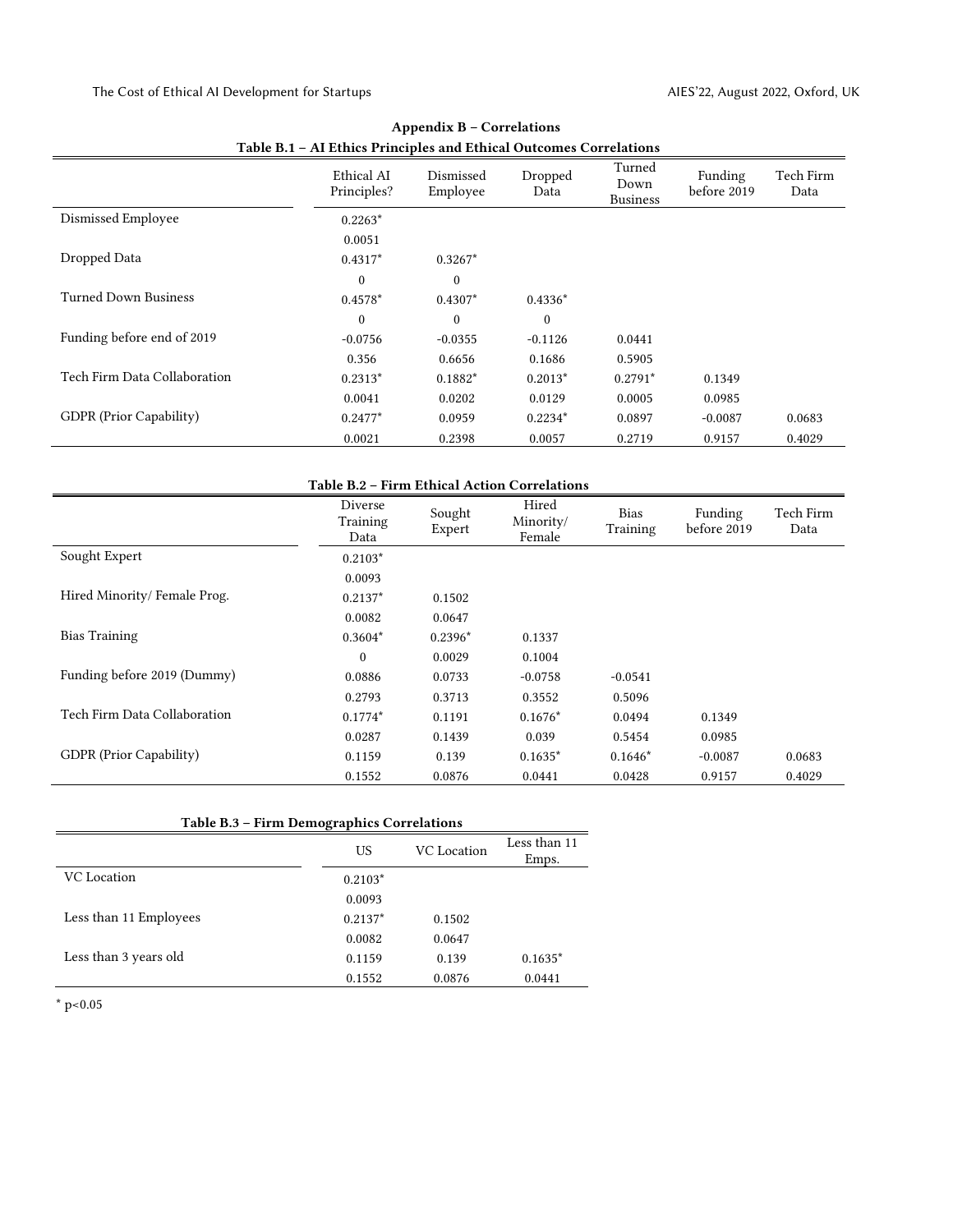|                         | ravic C.I                                  | A Limes I interpres (I unuing) |          |             |            |             |  |  |  |
|-------------------------|--------------------------------------------|--------------------------------|----------|-------------|------------|-------------|--|--|--|
|                         | (1)                                        | (2)                            | (3)      | (4)         | (5)        | (6)         |  |  |  |
| DV, Dummy:              | Does your firm have Ethical AI Principles? |                                |          |             |            |             |  |  |  |
| Funding before          | $-0.051$                                   | $-0.046$                       | $-0.058$ |             |            |             |  |  |  |
| $2019$ (dummy)          | (0.083)                                    | (0.085)                        | (0.086)  |             |            |             |  |  |  |
| Inst. Investors (Series |                                            |                                |          | $-0.243***$ | $-0.231**$ | $-0.250***$ |  |  |  |
| A or later, dummy)      |                                            |                                |          | (0.090)     | (0.092)    | (0.093)     |  |  |  |
| Employees $(\leq 11)$   |                                            | 0.005                          | 0.006    |             | $-0.019$   | $-0.020$    |  |  |  |
|                         |                                            | (0.084)                        | (0.084)  |             | (0.081)    | (0.082)     |  |  |  |
| VC Location             |                                            |                                | 0.154    |             |            | 0.208       |  |  |  |
|                         |                                            |                                | (0.155)  |             |            | (0.130)     |  |  |  |
| CEM Weighting:          | N <sub>0</sub>                             | Yes                            | Yes      | No          | Yes        | Yes         |  |  |  |
| Firms                   | 159                                        | 159                            | 159      | 159         | 159        | 159         |  |  |  |
| Adj R2                  | $-0.001$                                   | $-0.019$                       | $-0.011$ | $-0.004$    | $-0.020$   | $-0.012$    |  |  |  |

# Appendix C – Robustness

Table C.1 - AI Ethics Principles (Funding)

\* p<0.1, \*\* p<0.05, \*\*\* p<0.01. Models (1)-(3) show that prior funding is not correlated with ethical AI principles. Standard errors are robust.

| Table C.2 - Probit AI Ethics Principles |                                            |             |            |            |  |  |  |  |
|-----------------------------------------|--------------------------------------------|-------------|------------|------------|--|--|--|--|
|                                         | (1)                                        | (2)         | (3)        | (4)        |  |  |  |  |
| DV, Dummy:                              | Does your firm have Ethical AI Principles? |             |            |            |  |  |  |  |
| CEM:                                    | All Models Weighted                        |             |            |            |  |  |  |  |
| Funding before                          | $-0.145$                                   |             |            |            |  |  |  |  |
| 2019 (dummy)                            | (0.212)                                    |             |            |            |  |  |  |  |
| Inst. Investors (Series                 |                                            | $-0.706***$ |            |            |  |  |  |  |
| A or later, dummy)                      |                                            | (0.243)     |            |            |  |  |  |  |
| Tech Firm                               |                                            |             | $0.590***$ |            |  |  |  |  |
| Data Collab.                            |                                            |             | (0.209)    |            |  |  |  |  |
| GDPR (Prior                             |                                            |             |            | $0.638***$ |  |  |  |  |
| Capability)                             |                                            |             |            | (0.212)    |  |  |  |  |
| Employees $(\leq 11)$                   | $-0.116$                                   | $-0.195$    | $-0.012$   | $-0.028$   |  |  |  |  |
|                                         | (0.209)                                    | (0.213)     | (0.214)    | (0.213)    |  |  |  |  |
| <b>VC</b> Location                      | 0.407                                      | 0.614       | 0.357      | 0.479      |  |  |  |  |
|                                         | (0.435)                                    | (0.463)     | (0.437)    | (0.440)    |  |  |  |  |
| Firms                                   | 159                                        | 159         | 159        | 159        |  |  |  |  |

\* p<0.1, \*\* p<0.05, \*\*\* p<0.01. Alternate specification, Probit instead of OLS, for robustness.